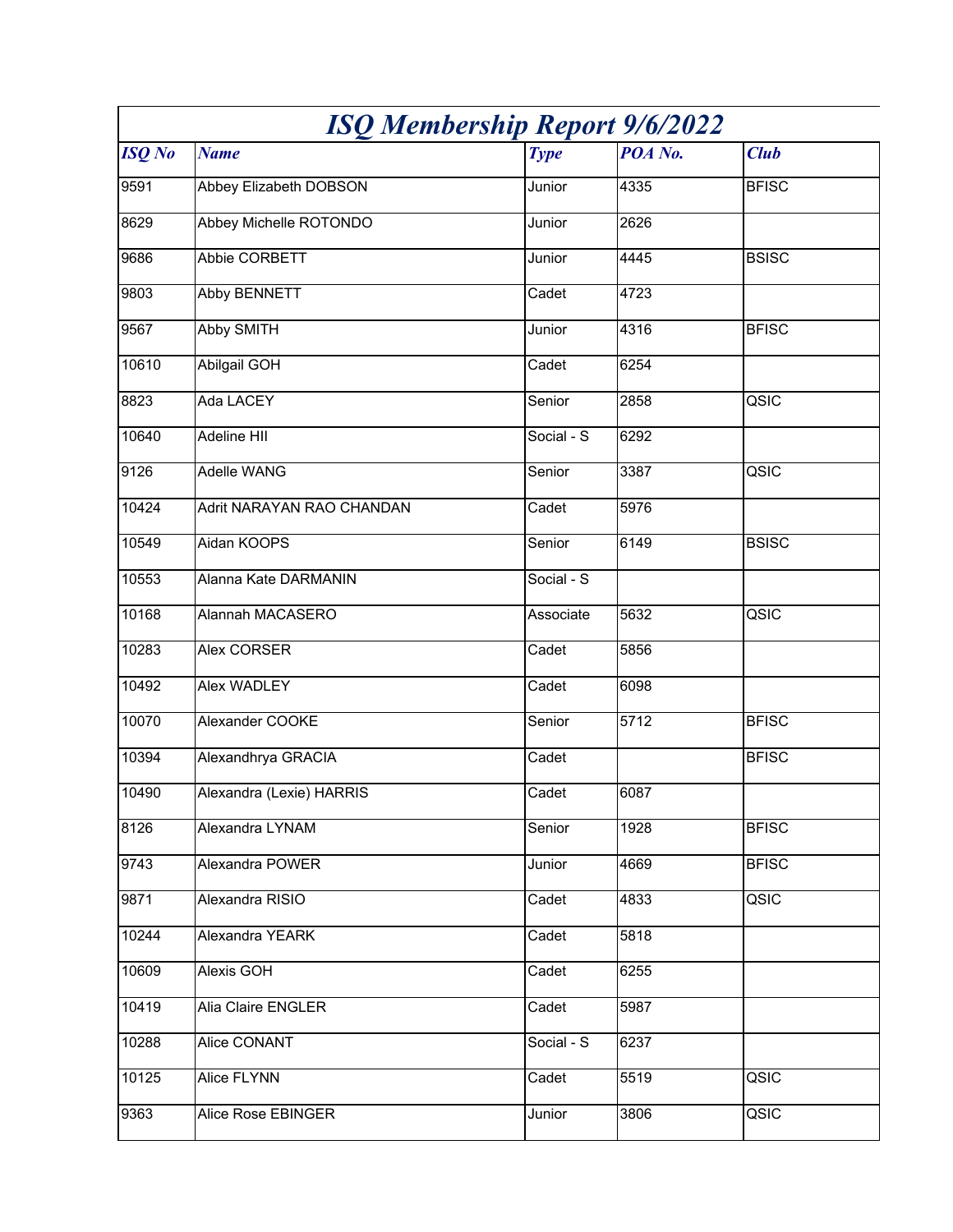| <b>ISQ Membership Report 9/6/2022</b> |                            |             |         |               |
|---------------------------------------|----------------------------|-------------|---------|---------------|
| <b>ISQ</b> No                         | <b>Name</b>                | <b>Type</b> | POA No. | <b>Club</b>   |
| 10480                                 | Alice WARD                 | Cadet       |         |               |
| 10330                                 | Alicia PHAM                | Junior      | 5927    | <b>IGCFSC</b> |
| 9268                                  | Alisha Joy BOGE            | Junior      | 3624    | QSIC          |
| 4310                                  | Alison Louise RYAN         | Senior      |         |               |
| 1067                                  | Allie FLACK                | Senior      | 1385    |               |
| 10461                                 | Allison VAN DER KOOI       | Senior      |         | <b>IFSC</b>   |
| 2051                                  | Amanda Kym KEANE           | Senior      | 2548    | <b>BSISC</b>  |
| 10659                                 | Amanda RALPH               | Social - S  | 6304    |               |
| 10108                                 | Amber FU                   | Junior      | 5503    | <b>IFSC</b>   |
| 9267                                  | Amelia Grace McSHERRY      | Junior      | 3627    | <b>BSISC</b>  |
| 10097                                 | Amelia MAHELABEL PARKINSON | Senior      | 5523    | QSIC          |
| 10079                                 | Amelia Sinbi LLOYD         | Junior      | 5456    | <b>BFISC</b>  |
| 10502                                 | Amina TOWNSEND             | Cadet       | 6125    |               |
| 10349                                 | Amy ANTHONY                | Associate   |         | <b>IFSC</b>   |
| 9372                                  | Amy Janelle BURTON         | Senior      | 6235    | <b>BFISC</b>  |
| 10447                                 | Amy Loan TRAN              | Cadet       | 6016    | <b>BFISC</b>  |
| 10423                                 | Amy Louise BUTLER          | Cadet       | 5983    | <b>IFSC</b>   |
| 10730                                 | Anastasia WILLIAMS         | Cadet       | 6396    |               |
| 8646                                  | Andrea Lorna OLIVER        | Senior      | 4555    | <b>BFISC</b>  |
| 10312                                 | Andreea Suzana KELSO       | Social - S  |         |               |
| 8183                                  | Andrei ANTONOV             | Senior      |         |               |
| 4240                                  | Andrew Scott DODDS         | Senior      | 1378    | <b>BFISC</b>  |
| 10380                                 | Aneesa ALI                 | Senior      |         | <b>IFSC</b>   |
| 10010                                 | Angela GUO                 | Junior      | 5200    | <b>IFSC</b>   |
| 8174                                  | Angela SPETHMAN            | Senior      | 2608    | <b>BSISC</b>  |
| 10605                                 | Angelica JANETSKI          | Cadet       | 6240    |               |
| 9669                                  | Angelina POWER             | Junior      | 4463    | <b>BFISC</b>  |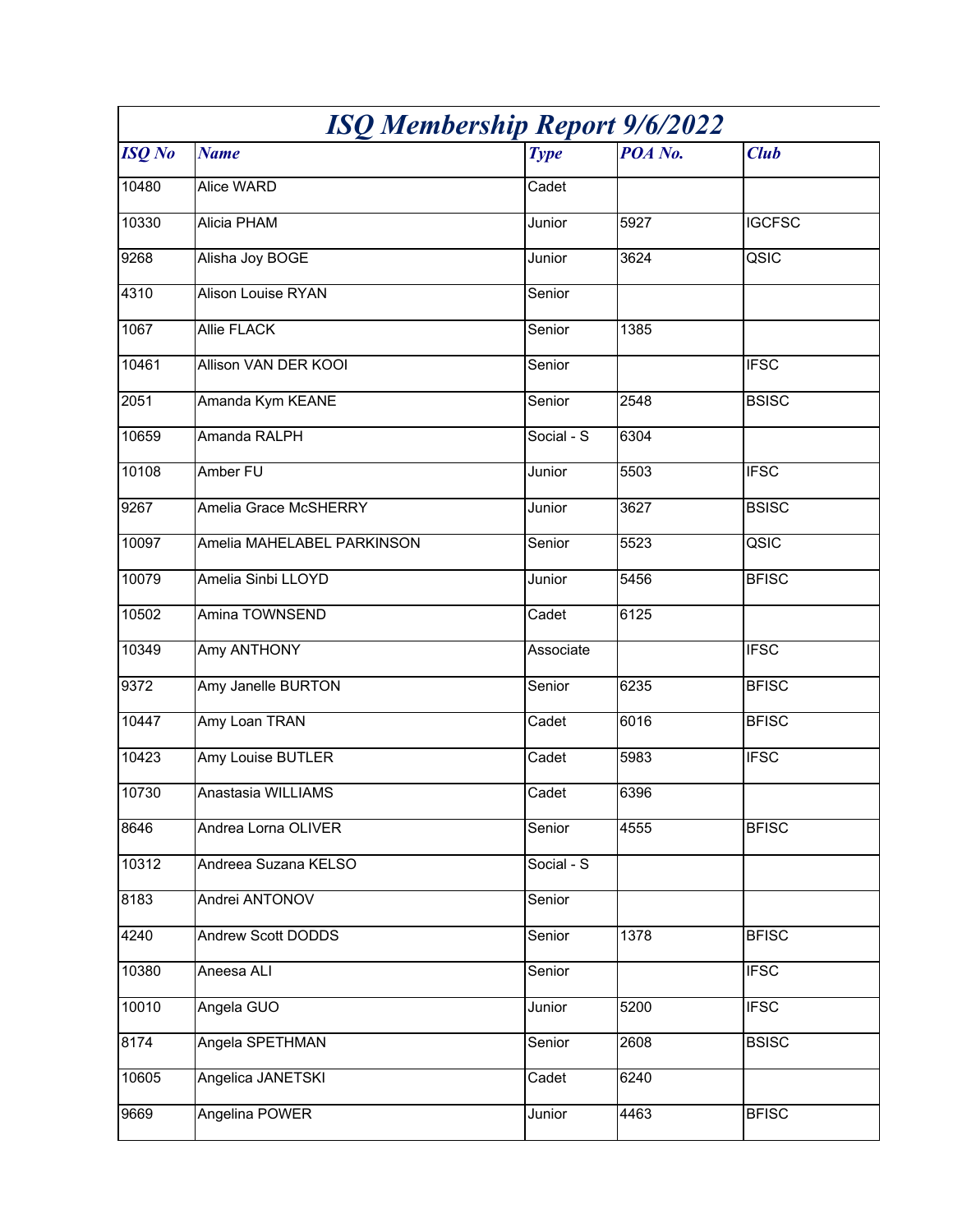| <b>ISQ Membership Report 9/6/2022</b> |                                   |                         |         |               |
|---------------------------------------|-----------------------------------|-------------------------|---------|---------------|
| <b>ISQ</b> No                         | <b>Name</b>                       | <b>Type</b>             | POA No. | <b>Club</b>   |
| 10104                                 | Angeline NORTON                   | Junior                  | 5522    | <b>IFSC</b>   |
| 10525                                 | <b>Angelique DURA</b>             | Junior                  | 6114    | QSIC          |
| 10723                                 | Angie GAN                         | Cadet                   | 6378    |               |
| 10587                                 | Angus James COLSTON-LITTLE        | Social - $\overline{S}$ | 6220    |               |
| 8252                                  | Angus John DODDS                  | Senior                  |         |               |
| 260                                   | Ann Elizabeth SHORT               | Senior                  |         |               |
| 33                                    | Ann Margaret LINES                | Senior                  | 2542    | <b>BSISC</b>  |
| 10719                                 | Anna Laura CHRUSCIK               | Social - S              | 6377    |               |
| 10446                                 | Anna Loan TRAN                    | Cadet                   | 6017    | <b>BFISC</b>  |
| 9507                                  | Annabel Rose COX                  | Junior                  | 4271    | QSIC          |
| 10202                                 | <b>Annabelle Grace CHRISTISON</b> | Cadet                   | 5711    |               |
| 10618                                 | Anne Marie DE ROSE                | Social - S              | 6294    |               |
| 10360                                 | Annie XU                          | Associate               |         | <b>BSISC</b>  |
| 8634                                  | <b>Anthony Brian CANDY</b>        | Associate               | 6236    | <b>BFISC</b>  |
| 10357                                 | Anthony ZHANG                     | Senior                  |         | <b>IFSC</b>   |
| 10578                                 | Aoife BHOWMIC                     | Cadet                   | 6190    |               |
| 9626                                  | Aoife HICKEY                      | Junior                  | 4554    | <b>BSISC</b>  |
| 8706                                  | Arabeth Louise IRELAND            | Senior                  | 2755    | QSIC          |
| 9966                                  | Ariana GREGORY DUCOMMUN           | Junior                  | 5084    | <b>IGCFSC</b> |
| 10481                                 | <b>Arina WEN</b>                  | Cadet                   | 6099    | <b>IFSC</b>   |
| 10737                                 | Arthur (Nate) GALE                | Cadet                   | 6403    |               |
| 9120                                  | Ashlee ANDERSON                   | Junior                  | 3382    |               |
| 10499                                 | Ashlee Sophie-Rose HEATON         | Cadet                   | 6116    | <b>BFISC</b>  |
| 9809                                  | Ashleigh Rose TURNER              | Junior                  | 4762    | QSIC          |
| 10720                                 | <b>Audrey COLES</b>               | Cadet                   | 6386    |               |
| 10213                                 | Audrey WHITE                      | Cadet                   | 5807    | <b>IFSC</b>   |
| 10520                                 | Ava Isobel LUIK                   | Cadet                   | 6122    |               |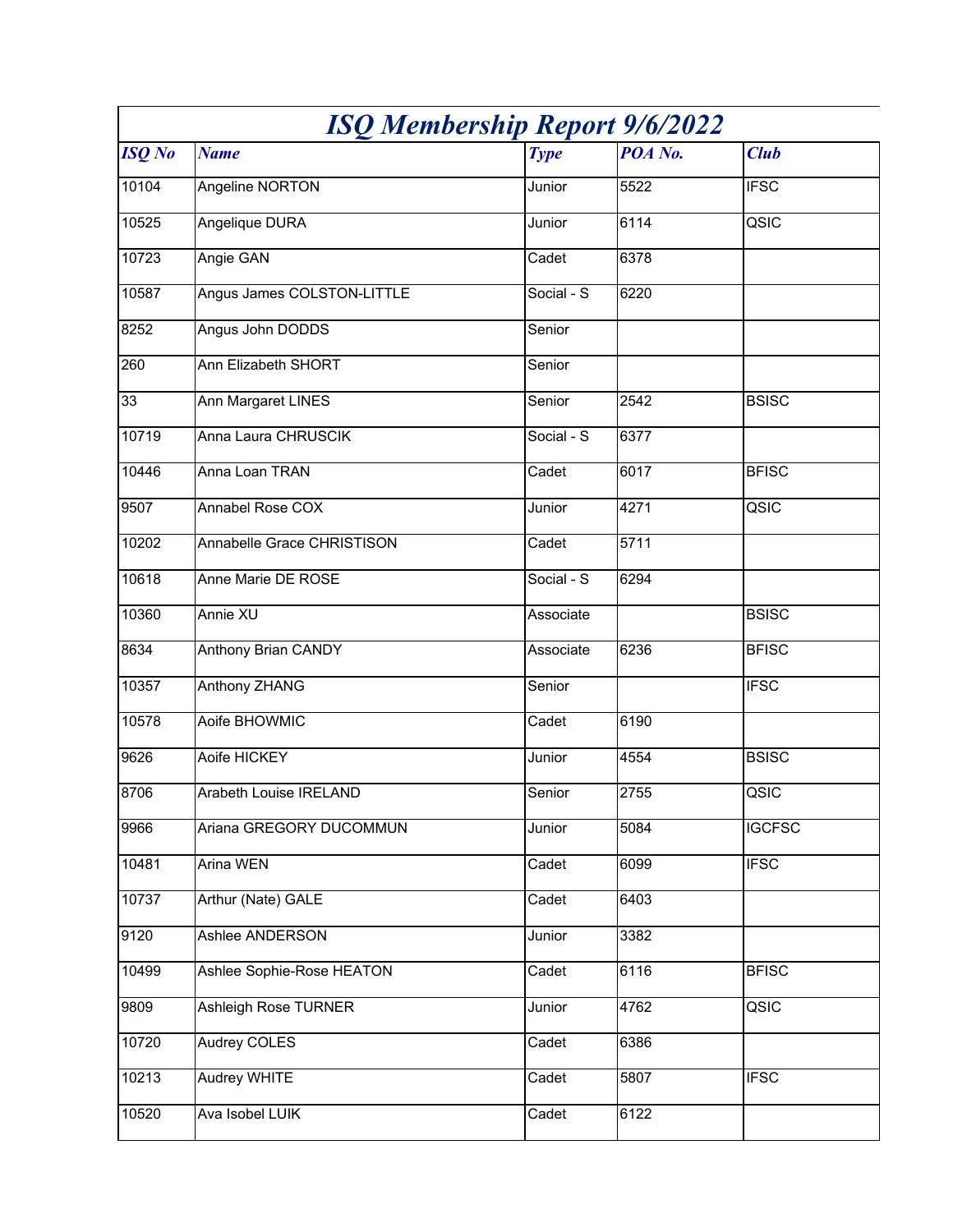| <b>ISQ Membership Report 9/6/2022</b> |                            |             |         |               |
|---------------------------------------|----------------------------|-------------|---------|---------------|
| <b>ISQ</b> No                         | <b>Name</b>                | <b>Type</b> | POA No. | <b>Club</b>   |
| 10345                                 | Ava Jingyi Yiran WANG      | Cadet       | 5941    |               |
| 10740                                 | <b>Ava Kate EGAN</b>       | Cadet       | 6401    |               |
| 10574                                 | Ava WILSON                 | Junior      |         | <b>IGCFSC</b> |
| 10376                                 | Ava ZHAO                   | Cadet       | 5936    | <b>BFISC</b>  |
| 9886                                  | Axelle SIMONS              | Junior      | 5011    | <b>BFISC</b>  |
| 9304                                  | <b>Beatrice Stella DOE</b> | Junior      | 3666    | <b>BFISC</b>  |
| 8197                                  | <b>Beth SKIDMORE</b>       | Senior      | 2232    |               |
| 9802                                  | <b>Bethany HOWARTH</b>     | Senior      | 5004    | <b>BSISC</b>  |
| 9890                                  | <b>Bethany SO</b>          | Senior      | 6161    | <b>IGCFSC</b> |
| 8390                                  | <b>Beverley DONAGHEY</b>   | Senior      |         | <b>BSISC</b>  |
| 10569                                 | <b>Blake KIRK</b>          | Cadet       | 6181    |               |
| 10504                                 | <b>Boris ZAKHAROV</b>      | Social - S  |         |               |
| 10705                                 | <b>Braidey ROBINSON</b>    | Cadet       | 6360    |               |
| 10639                                 | <b>Breeanna WILMEN</b>     | Social - S  | 6289    |               |
| 9867                                  | <b>Bret KERSHAW</b>        | Senior      |         |               |
| 10277                                 | <b>Brianna KEEN</b>        | Cadet       | 5859    | <b>IFSC</b>   |
| 10404                                 | <b>Brooke Katrina KENN</b> | Social - S  |         |               |
| 10689                                 | <b>Brooke MARTON</b>       | Social - S  | 6332    |               |
| 9563                                  | <b>Brooklee HAN</b>        | Senior      |         | <b>BFISC</b>  |
| 10585                                 | Bryan MUKANDI              | Social - S  | 6209    |               |
| 9253                                  | Cailin FITZWELL            | Senior      | 3600    | <b>IFSC</b>   |
| 9443                                  | Caitlyn Amelia RYAN        | Junior      | 4168    | <b>BFISC</b>  |
| 4001                                  | Cameron JELINEK            | Senior      |         |               |
| 10278                                 | <b>Campbell YOUNG</b>      | Junior      | 5862    | <b>BFISC</b>  |
| 9967                                  | Candice Cherie FALCIOLA    | Junior      | 5114    | <b>IGCFSC</b> |
| 10706                                 | Carlie LIDSTONE            | Associate   | 6373    | QSIC          |
| 4039                                  | Carmel Maria McGREGOR      | Senior      | 2545    | <b>BSISC</b>  |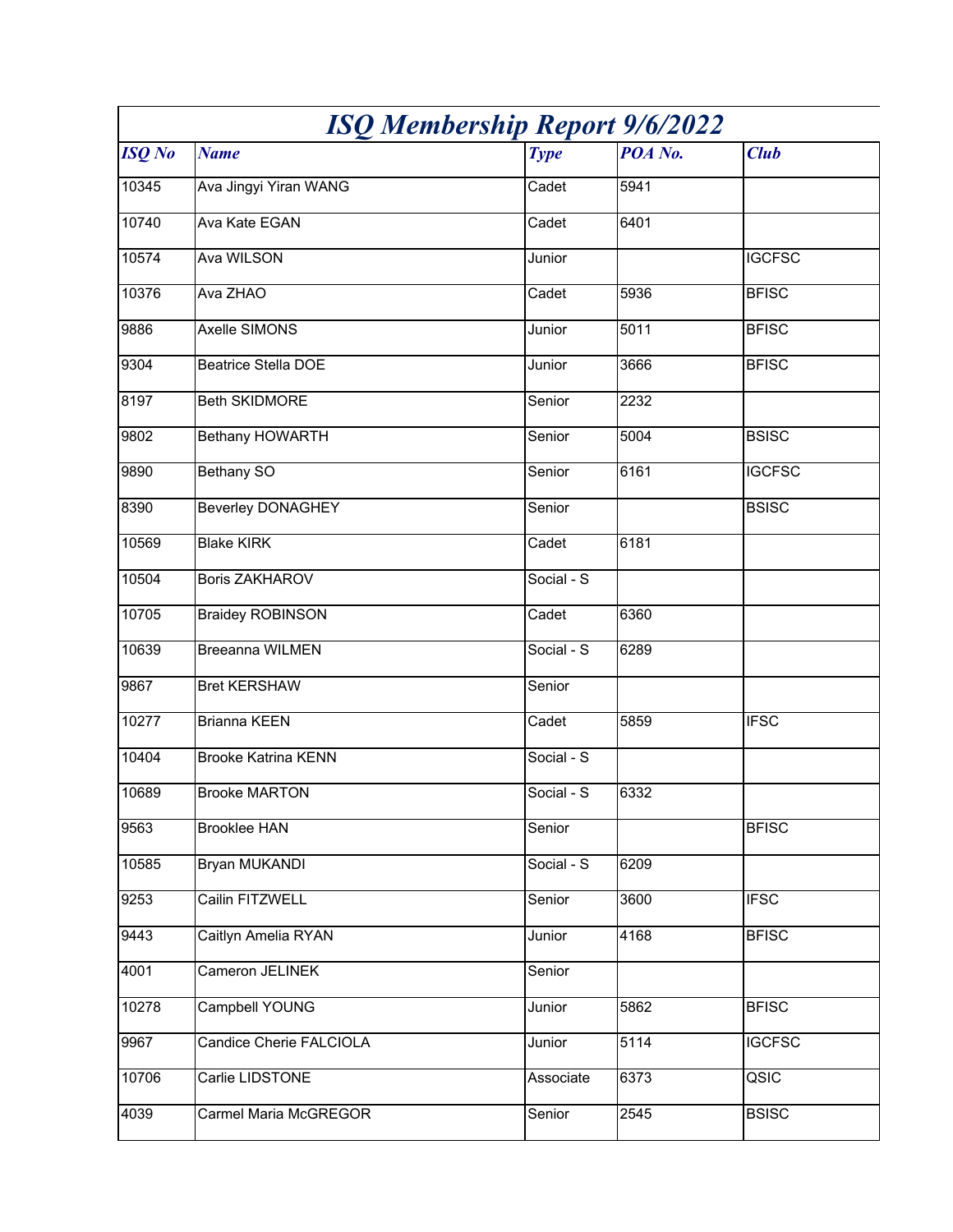| <b>ISQ Membership Report 9/6/2022</b> |                                |             |         |               |
|---------------------------------------|--------------------------------|-------------|---------|---------------|
| <b>ISQ</b> No                         | <b>Name</b>                    | <b>Type</b> | POA No. | <b>Club</b>   |
| 10174                                 | Caroline Ella DOWIDEIT         | Cadet       | 4628    | <b>BFISC</b>  |
| 10670                                 | Cassidy Fay CHOW               | Cadet       |         |               |
| 10485                                 | Catherine Andrea McDOWALL      | Associate   |         | <b>IFSC</b>   |
| 8741                                  | Catherine PLLU                 | Senior      | 2763    | <b>IFSC</b>   |
| 10649                                 | Cecilee LI                     | Cadet       | 6287    |               |
| 9843                                  | Cecilia GREGORY DUCOMMUN       | Senior      | 4752    | <b>IGCFSC</b> |
| 8270                                  | Chang Yuan Yuan WANG           | Senior      |         |               |
| 10118                                 | <b>Chantel FILIPOWICZ</b>      | Senior      | 5518    | QSIC          |
| 10722                                 | Charli DANIELS                 | Cadet       |         |               |
| 10102                                 | Charlotte CHEN                 | Cadet       |         | QSIC          |
| 9607                                  | Charlotte Elisabeth COYNE      | Junior      | 4356    | <b>BFISC</b>  |
| 10265                                 | Charlotte EVANS                | Senior      | 5812    | <b>BSISC</b>  |
| 10068                                 | Charlotte Eve PURVES           | Junior      | 5411    | <b>BFISC</b>  |
| 8333                                  | Charlotte HAYWOOD              | Senior      | 2216    | <b>IGCFSC</b> |
| 9833                                  | Charlotte PORTER               | Cadet       | 4760    | <b>BFISC</b>  |
| 8187                                  | <b>Charlton Fraser DOHERTY</b> | Senior      | 2040    | <b>IFSC</b>   |
| 10333                                 | Chelsea-Lee STEVENSON          | Cadet       | 5926    |               |
| 8743                                  | Cheryl McKEWEN                 | Senior      |         | <b>IFSC</b>   |
| 10529                                 | Cheryl-Ann CARTER              | Social - S  |         |               |
| 10596                                 | Chin-Ya Sophie CHIANG          | Social - S  | 6206    |               |
| 10298                                 | <b>Chloe Charmaine HOLMES</b>  | Associate   |         | <b>BSISC</b>  |
| 10616                                 | Chloe DOEUK                    | Cadet       | 6251    |               |
| 8574                                  | <b>Chloe Frances WILLIAMS</b>  | Senior      | 2528    | <b>BSISC</b>  |
| 10681                                 | Chloe KNOTT                    | Social - S  | 6329    |               |
| 10231                                 | Chloe LONERGAN                 | Cadet       | 5801    | QSIC          |
| 10315                                 | Chloe RIGGIEN                  | Associate   | 5906    | <b>BFISC</b>  |
| 10674                                 | Chloe WILLIAMSON               | Senior      | 6321    | <b>IGCFSC</b> |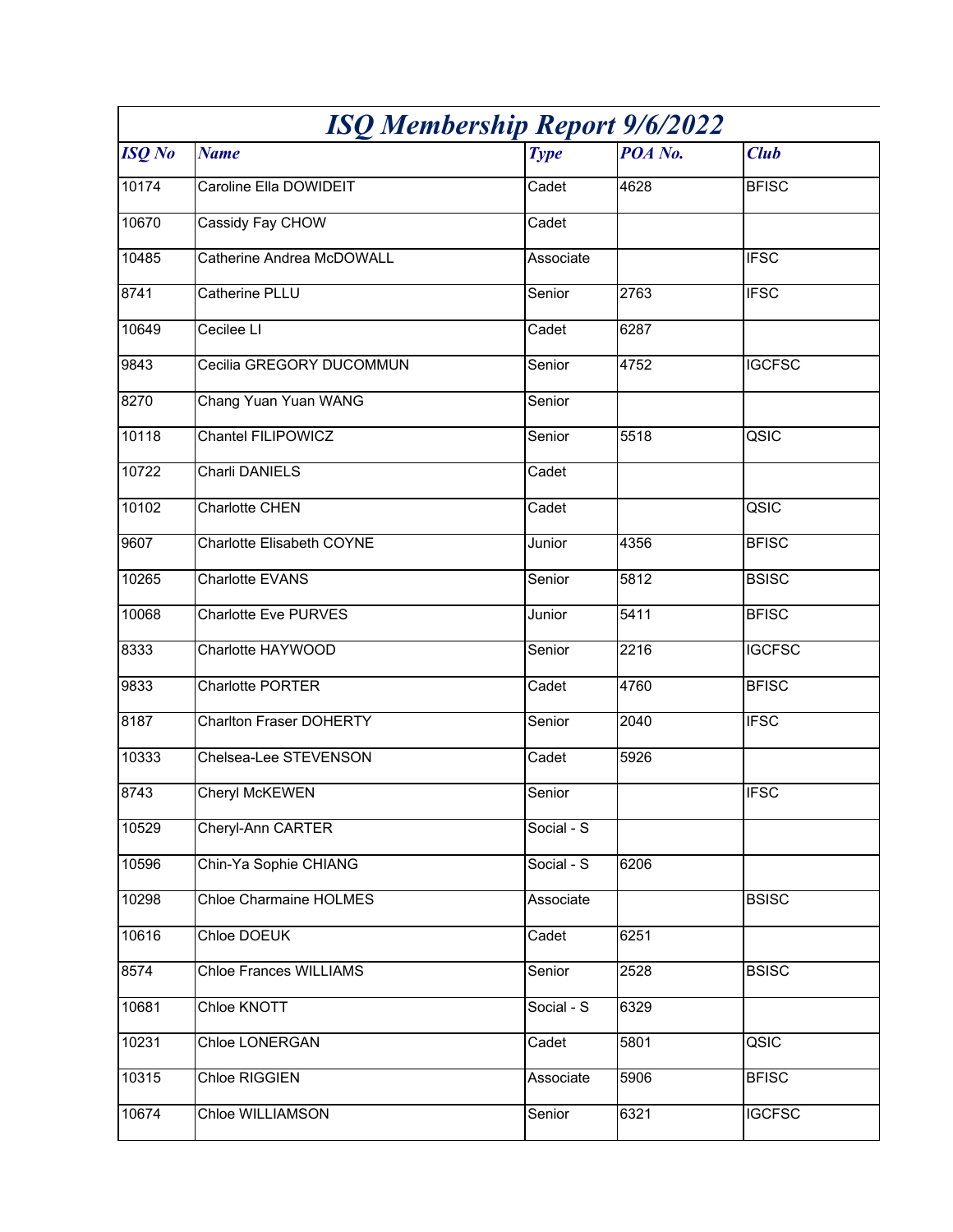| <b>ISQ Membership Report 9/6/2022</b> |                             |                         |         |              |
|---------------------------------------|-----------------------------|-------------------------|---------|--------------|
| <b>ISQ</b> No                         | <b>Name</b>                 | <b>Type</b>             | POA No. | <b>Club</b>  |
| 10391                                 | Chloe XIANG                 | Cadet                   | 5934    | QSIC         |
| 10590                                 | <b>Christine KERLE</b>      | Social - S              | 6223    |              |
| 8970                                  | Christopher KIEL-CHISHOLM   | Senior                  | 3164    |              |
| 10200                                 | Claire ALEXANDRA BROW       | Cadet                   | 5710    |              |
| 10045                                 | Claire Jiabao WEI           | Junior                  | 5388    | <b>IFSC</b>  |
| 10163                                 | Claire KONG                 | Junior                  | 5591    |              |
| 10700                                 | Claire MASSEY               | Cadet                   | 6355    |              |
| 10021                                 | Claire Shuhao ZHAO          | Cadet                   | 6101    | QSIC         |
| 10269                                 | Clara Lynette JOHNSON       | Cadet                   | 5786    |              |
| 10350                                 | <b>Clare Louise ANTHONY</b> | Associate               |         | <b>IFSC</b>  |
| 10270                                 | Claresta CHEN               | Social - $\overline{S}$ | 6219    |              |
| 10484                                 | Clarissa NIX                | Cadet                   | 6095    | QSIC         |
| 4158                                  | Clazina Johanna SARTOR      | Senior                  | 2140    |              |
| 8601                                  | Corina ORMSTON              | Senior                  | 2594    | <b>BFISC</b> |
| 8790                                  | Courtney MACKAY             | Senior                  | 2807    | <b>BFISC</b> |
| 4044                                  | Craig Phillip CLAASSEN      | Senior                  | 2538    | <b>BSISC</b> |
| 10409                                 | <b>Crystal Ruobing WANG</b> | Cadet                   | 5964    | <b>IFSC</b>  |
| 10368                                 | Dakoda Shadow BUCKLAND      | Cadet                   | 5945    |              |
| 8379                                  | Dana Michelle PROKIC        | Senior                  | 2249    | QSIC         |
| 9879                                  | Daniel TREVATT              | Senior                  | 5413    | QSIC         |
| 9237                                  | Daniella McDONALD           | Junior                  | 3540    | <b>IFSC</b>  |
| 8494                                  | Danielle Faith ARGENT       | Senior                  | 2405    | QSIC         |
| 10388                                 | Danila KUZMIN               | Cadet                   | 5951    |              |
| 10050                                 | Dannika RISIO               | Cadet                   | 5719    | QSIC         |
| 10452                                 | Danny Yi Fan ZHANG          | Cadet                   |         | <b>IFSC</b>  |
| 8316                                  | Darian KAPTICH              | Senior                  | 2211    | <b>BFISC</b> |
| 10185                                 | Darren Michael HAGARTY      | Social - S              |         |              |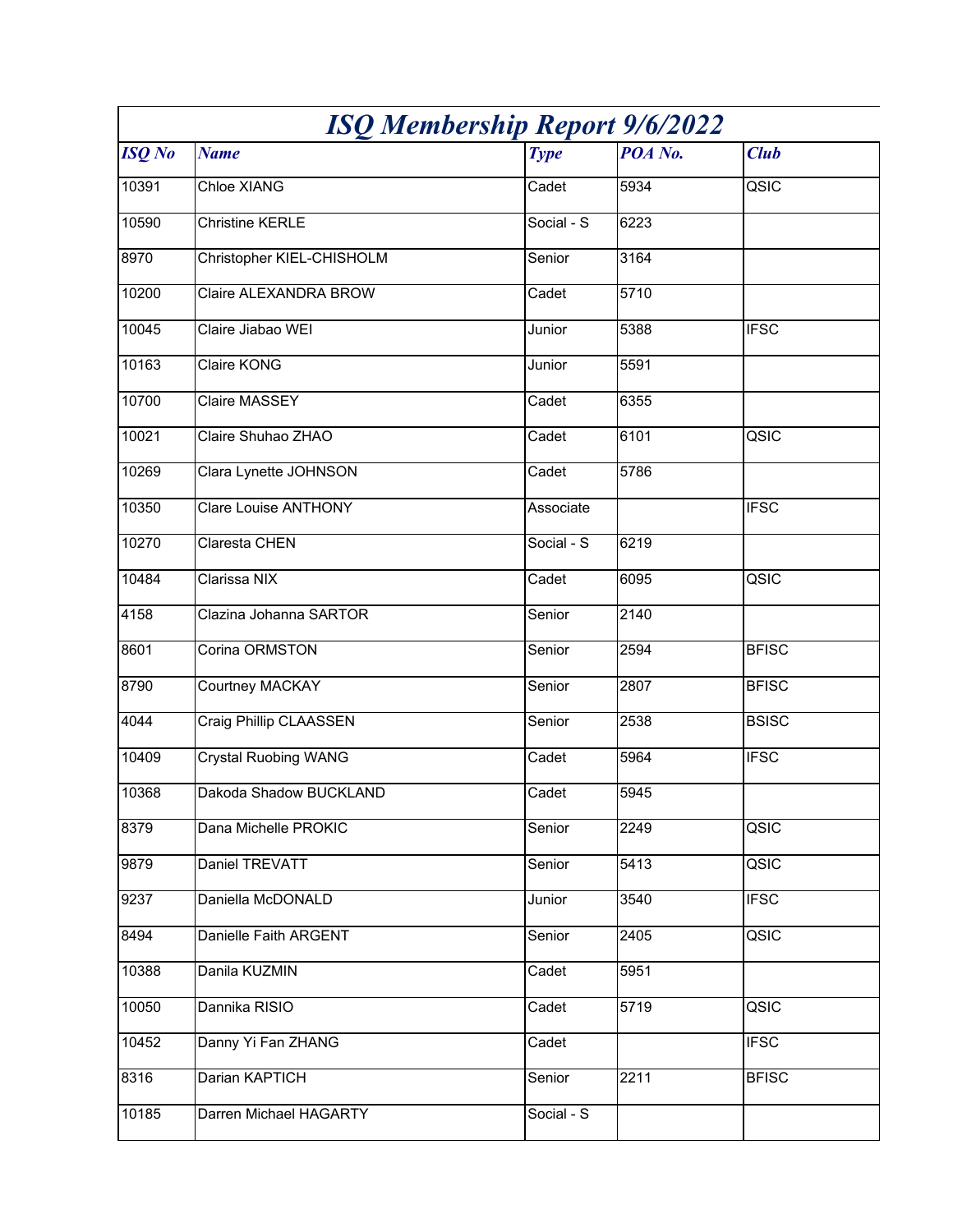| <b>ISQ Membership Report 9/6/2022</b> |                            |             |         |              |
|---------------------------------------|----------------------------|-------------|---------|--------------|
| <b>ISQ</b> No                         | <b>Name</b>                | <b>Type</b> | POA No. | <b>Club</b>  |
| 10694                                 | Darya ANDREJCHENKO         | Social - S  | 6348    |              |
| 10090                                 | David Errol ABERDEEN       | Associate   | 6151    | <b>IFSC</b>  |
| 8363                                  | David KRANJEC              | Senior      | 2241    |              |
| 9178                                  | David McKEWEN              | Senior      |         | <b>IFSC</b>  |
| 8170                                  | David YU                   | Senior      |         |              |
| 10058                                 | Dawn KU                    | Social - S  |         |              |
| 4180                                  | Dean William TIMMINS       | Senior      | 1474    |              |
| 4335                                  | <b>Deanne Maree SCERRI</b> | Social - S  | 6211    |              |
| 8924                                  | Deborah HITCHEN            | Senior      | 4304    | <b>BSISC</b> |
| 208                                   | Denise Jane BELCHER        | Senior      | 2667    | <b>BSISC</b> |
| 9094                                  | Diana KEARNEY              | Senior      | 3296    | QSIC         |
| 9737                                  | Dinda KEITH                | Junior      | 4665    | <b>BFISC</b> |
| 10664                                 | <b>Dmitry SHCHERBAKOV</b>  | Social - S  | 6305    |              |
| 4338                                  | Donald Ian NICHOLLS        | Senior      |         |              |
| 9814                                  | Donna CALEY                | Senior      |         | <b>IFSC</b>  |
| 9197                                  | Duncan Wade UNWIN          | Senior      |         | <b>BFISC</b> |
| 9445                                  | Dwight KAPTICH             | Junior      | 5005    | <b>BSISC</b> |
| 8861                                  | Dylan CHARTRES             | Senior      | 2958    | <b>BFISC</b> |
| 10193                                 | Eason YUAN                 | Cadet       | 5723    | QSIC         |
| 10666                                 | Eclyptelia ESGRACIA        | Social - S  | 6368    |              |
| 10611                                 | Eden AGRESTA               | Social - S  | 6249    |              |
| 10561                                 | Eden Le'en Le'en SHARP     | Cadet       | 6175    |              |
| 10259                                 | Edlynn YANG                | Cadet       | 5795    |              |
| 9884                                  | <b>Edward SMITH</b>        | Cadet       | 5907    | QSIC         |
| 10260                                 | <b>Edward YANG</b>         | Cadet       | 5796    |              |
| 10558                                 | Eilis Rose BEATTY          | Cadet       | 6163    | <b>BSISC</b> |
| 8179                                  | Ekaterina BORADATOVA       | Senior      |         |              |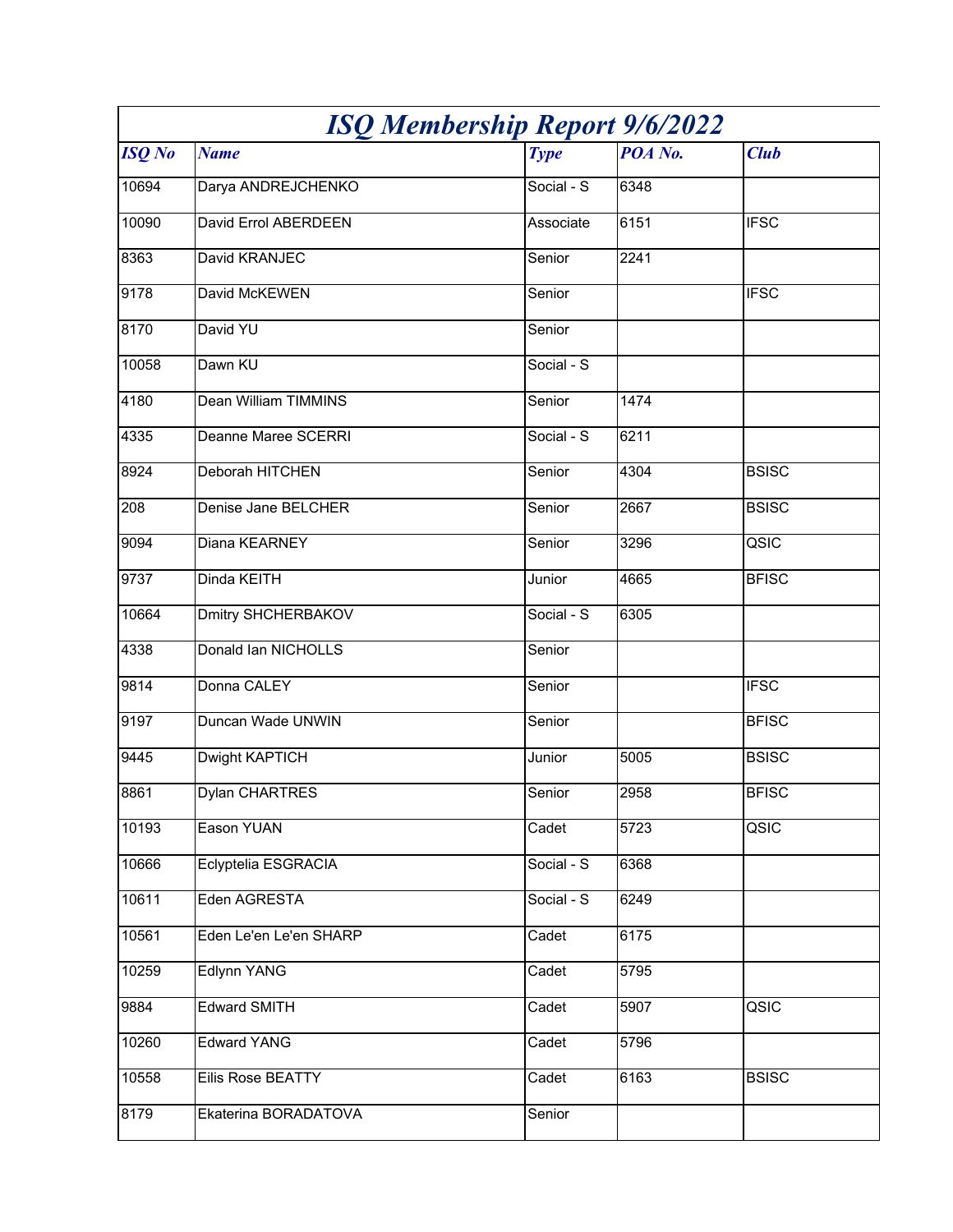| <b>ISQ Membership Report 9/6/2022</b> |                            |             |         |              |
|---------------------------------------|----------------------------|-------------|---------|--------------|
| <b>ISQ</b> No                         | <b>Name</b>                | <b>Type</b> | POA No. | <b>Club</b>  |
| 8972                                  | Ekaterina YOUNG            | Senior      |         | <b>IFSC</b>  |
| 10634                                 | Elea RAMANAH               | Cadet       |         |              |
| 10156                                 | Eleanor Gabrielle COX      | Associate   |         | <b>BSISC</b> |
| 8172                                  | Elena ANTONOV              | Senior      |         |              |
| 10421                                 | Elham GHABOOS              | Social - S  |         |              |
| 9019                                  | Elicia HOANG               | Senior      | 3214    | QSIC         |
| 9552                                  | Elise HOON                 | Junior      | 3987    | <b>IFSC</b>  |
| 8185                                  | Eliza Kirsten SMYTH        | Senior      | 2038    | <b>BFISC</b> |
| 9797                                  | Eliza RYAN                 | Junior      | 4707    | <b>BFISC</b> |
| 4350                                  | Elizabeth Louise ALEXANDRE | Senior      |         |              |
| 8761                                  | Elizabeth LYNCH            | Senior      |         |              |
| 9798                                  | Ella Lucy McCAULEY         | Junior      | 4701    | QSIC         |
| 10353                                 | Ella CHAPMAN               | Social - S  | 6218    |              |
| 9869                                  | Ella HURST                 | Junior      | 4991    | <b>IFSC</b>  |
| 9021                                  | Ella LIDSTONE              | Senior      | 3215    | QSIC         |
| 9637                                  | Ella Mae WHITEHORN         | Junior      | 4377    | <b>BSISC</b> |
| 9318                                  | Eloise BOGE                | Junior      | 5376    | QSIC         |
| 10637                                 | Eloise DEIN                | Social - S  | 6282    |              |
| 10225                                 | Eloise TING                | Cadet       | 5799    |              |
| 10595                                 | Elsa POUYA                 | Social - S  | 6210    |              |
| 4504                                  | Emilia AHSAN               | Senior      | 959     |              |
| 10311                                 | Emilia McNAMARA            | Junior      |         |              |
| 10682                                 | Emilie TIXERONT            | Social - S  | 6337    |              |
| 10586                                 | <b>Emily CHRISTENSEN</b>   | Social - S  |         |              |
| 10570                                 | <b>Emily GRANT</b>         | Cadet       | 6179    | <b>IFSC</b>  |
| 10487                                 | <b>Emily Joy MEYER</b>     | Cadet       | 6093    | QSIC         |
| 10708                                 | Emily O'CALLAGHAN          | Cadet       | 6374    |              |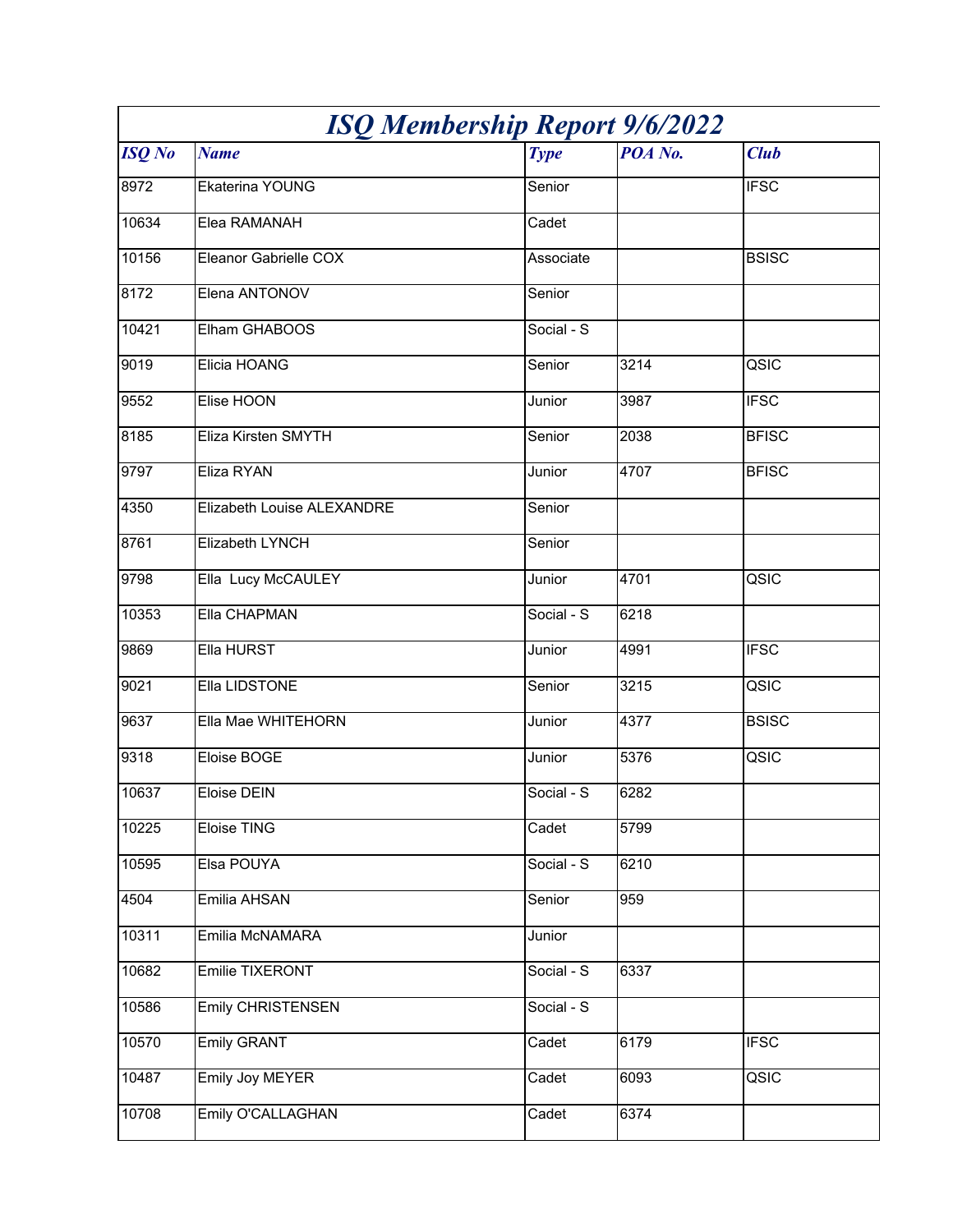| <b>ISQ Membership Report 9/6/2022</b> |                                 |             |                  |               |
|---------------------------------------|---------------------------------|-------------|------------------|---------------|
| <b>ISQ</b> No                         | <b>Name</b>                     | <b>Type</b> | POA No.          | <b>Club</b>   |
| 9150                                  | <b>Emily PHILLIPS</b>           | Senior      | $\frac{1}{3429}$ | <b>IFSC</b>   |
| 10732                                 | <b>Emily ROFF</b>               | Cadet       | 6395             |               |
| 9844                                  | <b>Emily SAUNDERS</b>           | Junior      | 4761             | <b>IGCFSC</b> |
| 10445                                 | <b>Emily YIP</b>                | Cadet       | 6020             |               |
| 8683                                  | <b>Emily-Jane LANCASTER</b>     | Senior      | 2713             | QSIC          |
| 8711                                  | Emily-Jean KELLY                | Junior      | 2757             | <b>BFISC</b>  |
| 10580                                 | Emma CAO                        | Cadet       | 6192             |               |
| 10166                                 | Emma HSIEH                      | Junior      | 5588             | QSIC          |
| 10143                                 | Emma Huong LOUIE                | Cadet       | 5573             | <b>IFSC</b>   |
| 8971                                  | Emma KIEL-CHISHOLM              | Junior      | $\frac{1}{3165}$ | <b>IFSC</b>   |
| 10633                                 | Emma Lucia LEON RUEDA           | Cadet       | 6279             |               |
| 8991                                  | Emma Song ROBINSON              | Junior      | 3192             | QSIC          |
| 9590                                  | Emma Yasmine DOBSON             | Senior      | 4336             | <b>BFISC</b>  |
| 9936                                  | Emma-Jane LEE                   | Cadet       | 5104             | <b>IFSC</b>   |
| 9993                                  | Erin ARMSTRONG                  | Junior      | 5191             | <b>BSISC</b>  |
| 8902                                  | <b>Erin Patience LOWRY</b>      | Cadet       | 2982             | <b>BSISC</b>  |
| 9242                                  | <b>Esther LUCAS</b>             | Senior      | 3626             | <b>BSISC</b>  |
| 10479                                 | <b>Esther ROSANDER ERIKSSON</b> | Cadet       |                  |               |
| 10685                                 | <b>Esther TIAN</b>              | Cadet       | 6336             |               |
| 9340                                  | Ethan Tin Yat CHUNG             | Cadet       | 3684             |               |
| 10255                                 | Eva Mae HICKS                   | Junior      | 5785             | <b>BSISC</b>  |
| 10522                                 | Evelyn BOND                     | Cadet       | 6111             | <b>IFSC</b>   |
| 10016                                 | Fabienne THRASYBULE             | Junior      | 5220             | QSIC          |
| 10657                                 | Fabrizio URIOL REATEGUI         | Social - S  | 6306             |               |
| 8545                                  | <b>Felicity SMYTH</b>           | Senior      | 2474             | <b>BFISC</b>  |
| 9544                                  | Frances DYKES                   | Junior      | 3911             | <b>BSISC</b>  |
| 8450                                  | Francisco SHI                   | Senior      | 6244             |               |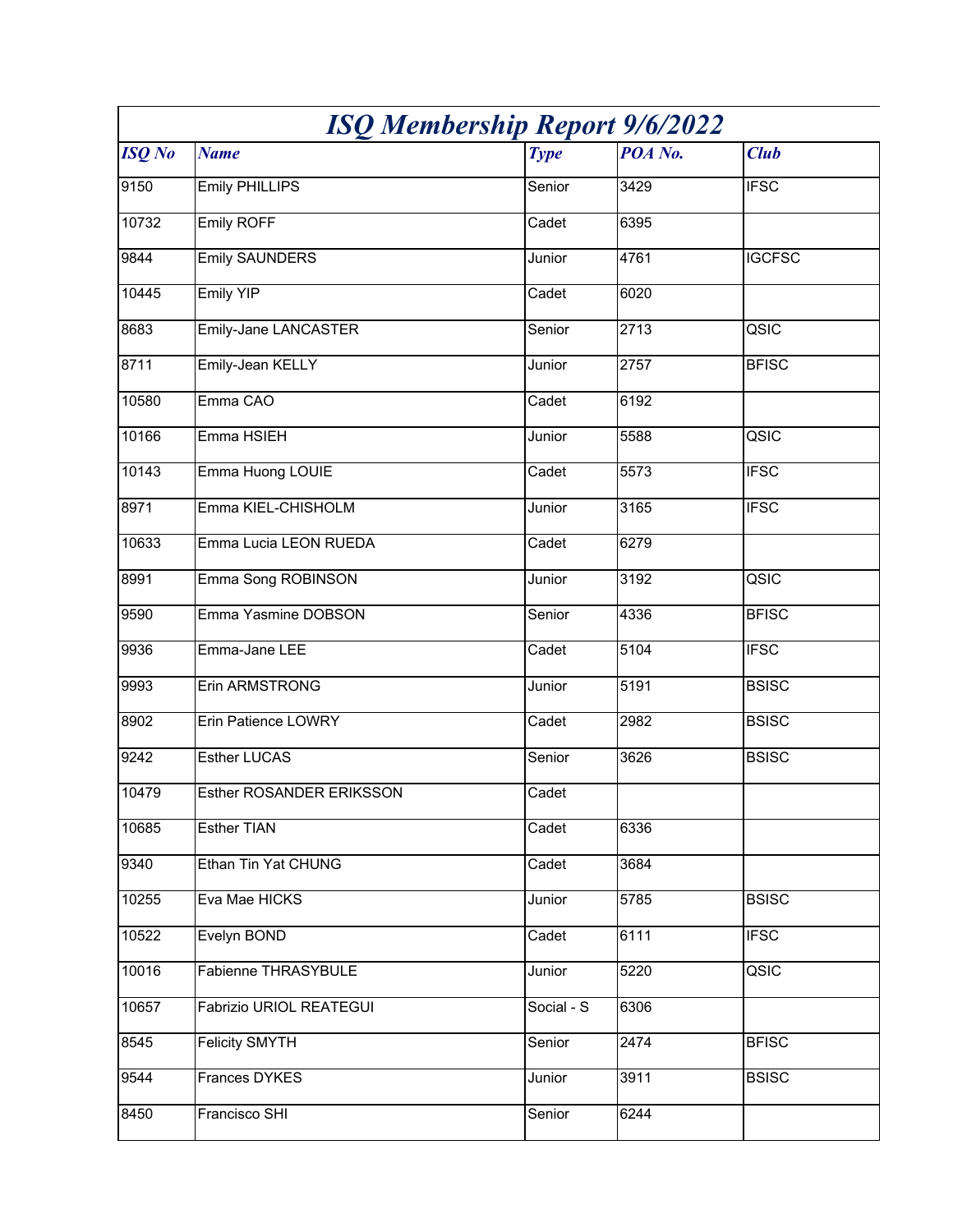| <b>ISQ Membership Report 9/6/2022</b> |                               |             |         |               |
|---------------------------------------|-------------------------------|-------------|---------|---------------|
| <b>ISQ</b> No                         | <b>Name</b>                   | <b>Type</b> | POA No. | <b>Club</b>   |
| 9500                                  | Freya BHOWMIC                 | Cadet       | 6191    |               |
| 10727                                 | <b>Gabrielle Anne WALTERS</b> | Social - S  | 6387    |               |
| 8493                                  | Gabrielle Rose ARGENT         | Senior      | 2406    | QSIC          |
| 394                                   | Gail Denise DODDS             | Senior      |         | <b>BSISC</b>  |
| 4004                                  | <b>Geoffrey Edward REID</b>   | Senior      |         | <b>BSISC</b>  |
| 8324                                  | <b>Geoffrey Thomas FAWKE</b>  | Senior      |         |               |
| 9795                                  | Georgia BROWN                 | Senior      | 4686    | <b>IFSC</b>   |
| 10309                                 | Georgia FENTON                | Associate   | 5889    | <b>BSISC</b>  |
| 10101                                 | Georgie VAN DER KOOI          | Junior      | 5511    | <b>IFSC</b>   |
| 9733                                  | Georgina COYNE                | Cadet       | 4646    | <b>BFISC</b>  |
| 9050                                  | Gina IVERSEN                  | Senior      |         | <b>BSISC</b>  |
| 8757                                  | <b>Glen THOMPSON</b>          | Senior      |         |               |
| 10600                                 | Grace ELLIOTT                 | Social - S  | 6221    |               |
| 9081                                  | Grace GLOWREY                 | Junior      | 4221    | <b>BFISC</b>  |
| 8675                                  | <b>Grace Louise CALEY</b>     | Senior      | 2708    | <b>IFSC</b>   |
| 9506                                  | Grace SEATON                  | Junior      | 4254    | <b>BFISC</b>  |
| 10656                                 | Guang Jhen Jarvis HU          | Social - S  | 6300    |               |
| 9823                                  | Hai Ping Ping WANG            | Senior      |         | QSIC          |
| 10465                                 | Haille SANTACATTERINA         | Social - S  | 6015    |               |
| 10024                                 | Halyn CHANG                   | Junior      | 5197    | <b>IGCFSC</b> |
| 10282                                 | Hamish CORSER                 | Cadet       | 5857    |               |
| 10510                                 | Hannah CLARKE                 | Cadet       | 6113    |               |
| 8733                                  | Hannah PETERKEN               | Senior      | 2793    |               |
| 9681                                  | <b>Hannah Victoria PORTER</b> | Senior      | 4553    | <b>BSISC</b>  |
| 4042                                  | Hannie GILMOUR                | Associate   | 6239    | <b>BSISC</b>  |
| 9542                                  | Harriet DYKES                 | Junior      | 3912    | <b>BSISC</b>  |
| 10271                                 | <b>Harrison McELLIGOTT</b>    | Cadet       | 5792    |               |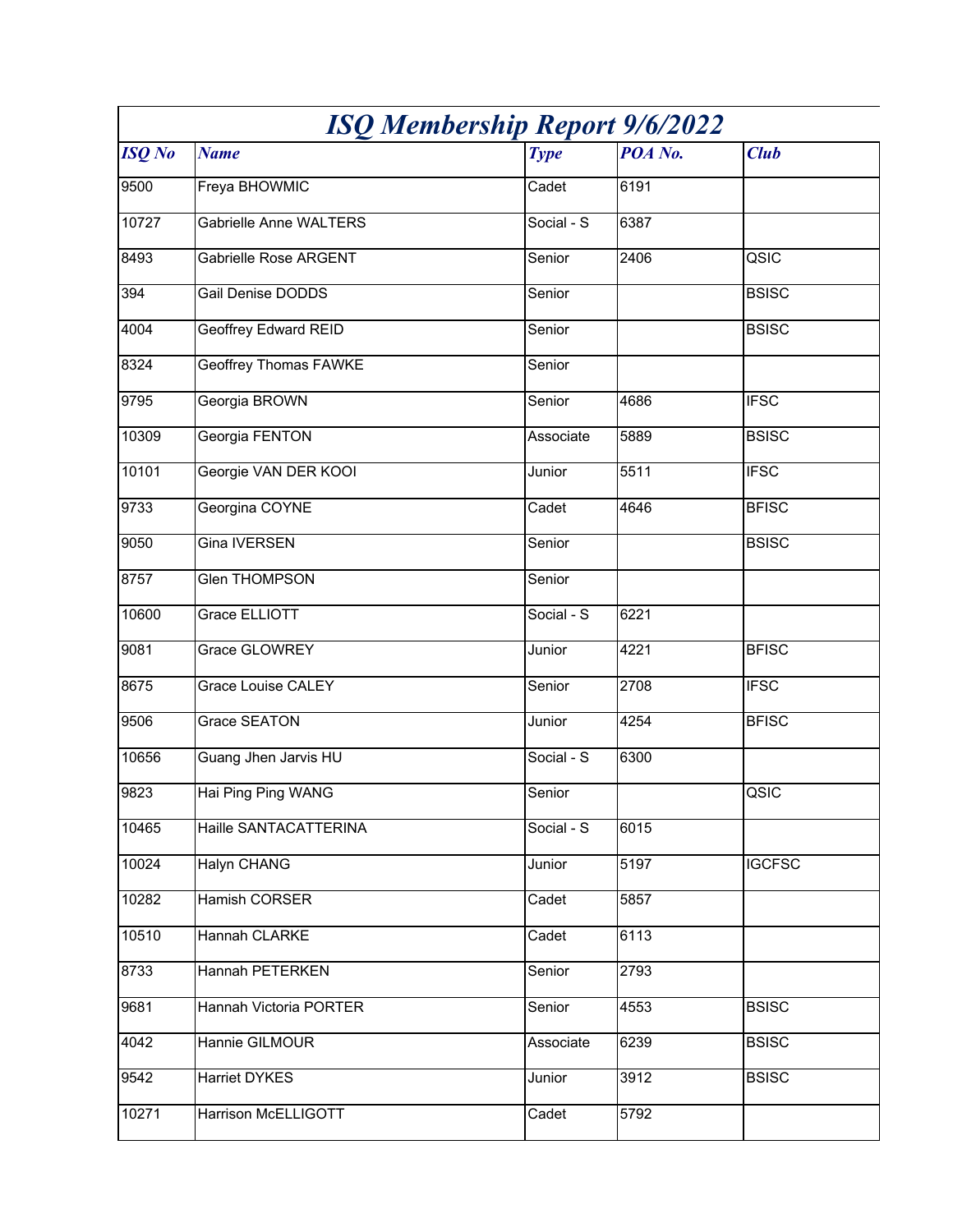| <b>ISQ Membership Report 9/6/2022</b> |                                 |             |         |              |
|---------------------------------------|---------------------------------|-------------|---------|--------------|
| <b>ISQ</b> No                         | <b>Name</b>                     | <b>Type</b> | POA No. | <b>Club</b>  |
| 9392                                  | Hattie (Harriet) MEADOWS        | Junior      | 3889    | <b>BFISC</b> |
| 8449                                  | Hayley Alexandria DEAN          | Senior      | 2392    | <b>BSISC</b> |
| 9562                                  | Hayley HOLLOWAY                 | Senior      | 3611    | <b>BSISC</b> |
| 861                                   | Hayley Petina Marylyn MARCOVICH | Senior      | 3116    | QSIC         |
| 10392                                 | <b>Heather LITTLE</b>           | Senior      | 6228    | <b>IFSC</b>  |
| 10483                                 | Heidi ADAMS                     | Cadet       | 6080    | <b>BFISC</b> |
| 331                                   | Heidi DANIELS                   | Senior      |         |              |
| 10198                                 | <b>Hermione MEADOWS</b>         | Cadet       | 5718    | <b>BFISC</b> |
| 10617                                 | <b>Hexuan ZHANG</b>             | Cadet       | 6262    |              |
| 9732                                  | Hidaya RANE                     | Senior      | 4649    | <b>IFSC</b>  |
| 9543                                  | <b>Hillary DYKES</b>            | Junior      | 3913    | <b>BSISC</b> |
| 9714                                  | <b>Hollie Ellise WEBB</b>       | Junior      | 4540    | <b>BFISC</b> |
| 10297                                 | <b>Holly HANCOCK</b>            | Senior      | 6256    | <b>BSISC</b> |
| 9164                                  | <b>Holly Nikita STEVENSON</b>   | Junior      | 3436    | <b>BFISC</b> |
| 9090                                  | Hope FABROWICZ                  | Senior      | 380     | <b>BSISC</b> |
| 8756                                  | Hugh PETERKEN                   | Senior      | 5410    | <b>BSISC</b> |
| 8258                                  | Hui MA                          | Senior      |         |              |
| 10444                                 | Hyorim (Casey) SEO              | Cadet       | 5999    | QSIC         |
| 10466                                 | Ileana KAPIC                    | Senior      | 5358    |              |
| 9941                                  | Ilona RUDANEC                   | Senior      | 6159    | <b>IFSC</b>  |
| 10614                                 | INDIRA MARIE DAROSE-WALKER      | Cadet       | 6250    | <b>BSISC</b> |
| 10300                                 | <b>Isabel PHILLIMORE</b>        | Cadet       | 5882    | <b>BFISC</b> |
| 8407                                  | <b>Isabel Rose FORREST</b>      | Senior      | 2273    | <b>BFISC</b> |
| 10715                                 | Isabella FITZGERALD             | Cadet       |         |              |
| 10116                                 | Isabella FLOCKHART              | Junior      | 5502    | <b>BSISC</b> |
| 10603                                 | <b>Isabella LAW</b>             | Cadet       | 6258    |              |
| 10573                                 | Isabella MASON-HUNT             | Cadet       | 6183    | <b>BSISC</b> |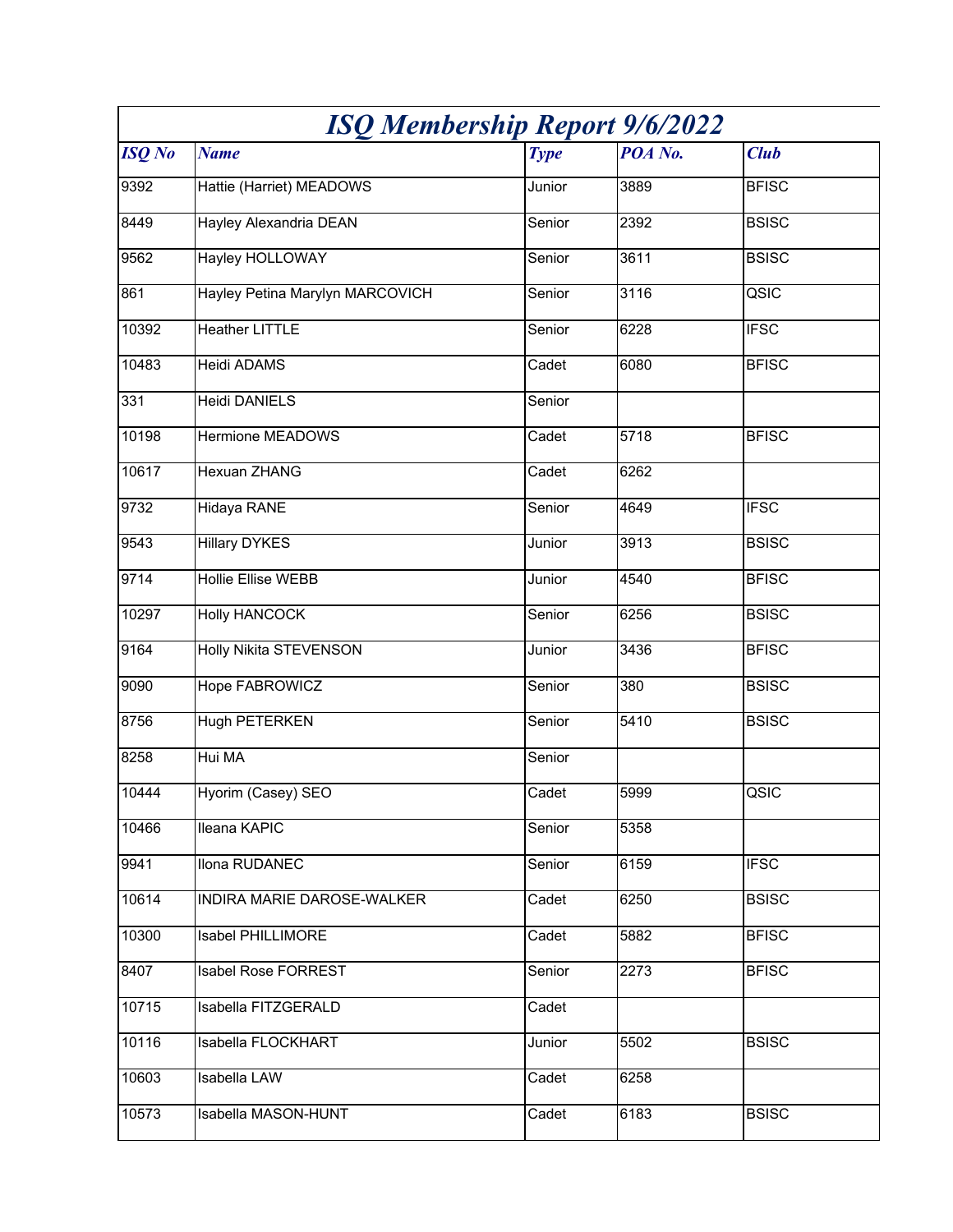| <b>ISQ Membership Report 9/6/2022</b> |                               |             |         |              |
|---------------------------------------|-------------------------------|-------------|---------|--------------|
| <b>ISQ</b> No                         | <b>Name</b>                   | <b>Type</b> | POA No. | <b>Club</b>  |
| 9971                                  | Isabella McGREAVEY            | Junior      | 5090    | <b>IFSC</b>  |
| 9961                                  | <b>Isabella Rose YOUNG</b>    | Junior      | 5096    | <b>BSISC</b> |
| 9553                                  | <b>Isabella SIMILA</b>        | Junior      | 3990    | <b>IFSC</b>  |
| 9717                                  | Isabella UPTON                | Junior      | 4624    | QSIC         |
| 570                                   | Isabelle MARTINO              | Senior      | 2821    | <b>IFSC</b>  |
| 8580                                  | <b>Isabelle McKEWEN</b>       | Senior      | 2505    | <b>IFSC</b>  |
| 10672                                 | Isabelle STRICKLAND           | Cadet       | 6310    |              |
| 10704                                 | Isla Rose PURCELL-RYAN        | Cadet       | 6359    |              |
| 10172                                 | Ivan Joseph INGRAM            | Social - N  |         |              |
| 10566                                 | <b>Ivy FANG</b>               | Cadet       | 6165    |              |
| 10707                                 | lvy Ll                        | Cadet       | 6372    |              |
| 9853                                  | Izabella Christine THISTLETON | Junior      | 4835    | <b>BFISC</b> |
| 10741                                 | <b>Jack Edward EGAN</b>       | Cadet       | 6402    |              |
| 10352                                 | <b>Jack MORGAN</b>            | Social - S  | 6243    |              |
| 10464                                 | <b>Jackson MENKENS</b>        | Cadet       | 6012    |              |
| 10513                                 | <b>Jacob Oliver WHITTALL</b>  | Cadet       | 6126    | <b>BFISC</b> |
| 10317                                 | Jacqueline Ann WEBBER         | Senior      | 5954    | <b>BFISC</b> |
| 9078                                  | Jade ERNST                    | Junior      | 3258    | QSIC         |
| 8946                                  | Jade IVERSEN                  | Senior      | 3096    | QSIC         |
| 10459                                 | Jade MELCER                   | Senior      | 6092    | <b>BSISC</b> |
| 10194                                 | Jair Antonio COSLOVICH        | Cadet       | 5717    |              |
| 8457                                  | <b>James THOMPSON</b>         | Senior      | 2397    |              |
| 8360                                  | Jane Susan TIMMINS            | Senior      |         |              |
| 9574                                  | Jane TAYLOR                   | Senior      | 5063    | <b>BFISC</b> |
| 571                                   | Janet Anne GARDNER            | Senior      |         |              |
| 4126                                  | Jannette Michele PEERS        | Senior      | 6230    | <b>BFISC</b> |
| 10515                                 | Jasmin EXMANN                 | Cadet       | 6193    | <b>BFISC</b> |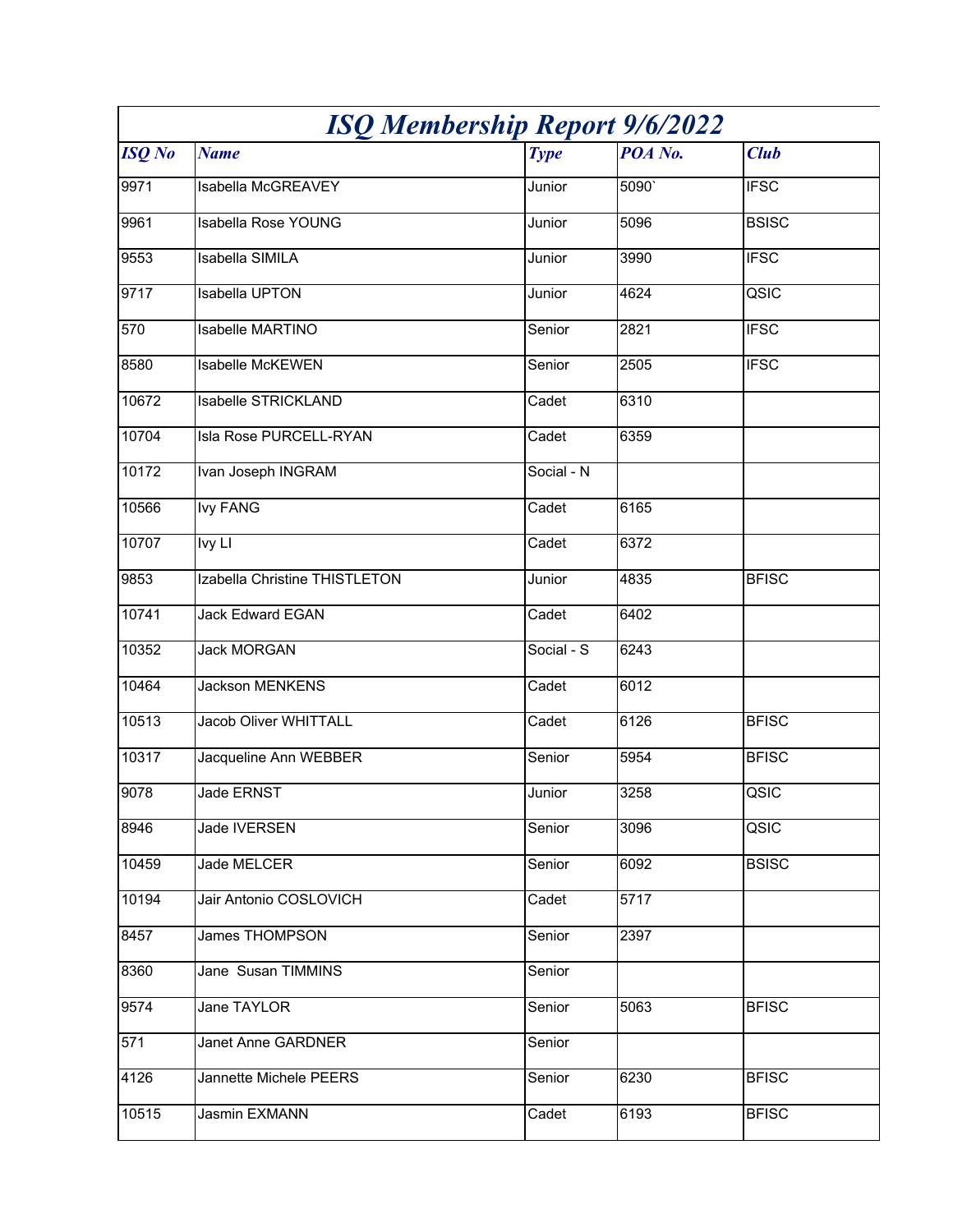| <b>ISQ Membership Report 9/6/2022</b> |                            |             |         |              |
|---------------------------------------|----------------------------|-------------|---------|--------------|
| <b>ISQ</b> No                         | <b>Name</b>                | <b>Type</b> | POA No. | <b>Club</b>  |
| 9913                                  | Jasmina MOTIEIFAR          | Junior      | 5052    | <b>BFISC</b> |
| 10415                                 | Jasmine Elyse ROBERTS      | Cadet       | 5982    | <b>BSISC</b> |
| 8943                                  | Jayde Maree RAMSEY         | Senior      | 3114    | QSIC         |
| 9719                                  | Jayla TARBUCK              | Junior      | 4622    | <b>BFISC</b> |
| 10594                                 | Jayne LAMBERT              | Social - S  | 6226    |              |
| 9461                                  | Jazlyn VAN VLIET           | Junior      | 4172    |              |
| 9387                                  | Jeanette TSENG             | Senior      | 3882    | <b>IFSC</b>  |
| 813                                   | Jennifer Kaye HOULAHAN     | Senior      |         |              |
| 10571                                 | Jennis Kelly ARDERN        | Social - S  | 6177    |              |
| 9909                                  | Jenny TENG                 | Cadet       | 5054    |              |
| 10658                                 | Jessia MA                  | Cadet       | 6303    |              |
| 8892                                  | Jessica BROCK              | Associate   | 3092    | <b>BSISC</b> |
| 9855                                  | Jessica FRIEND             | Cadet       | 4827    | <b>BSISC</b> |
| 8953                                  | Jessica Kay Miriam BENTLEY | Senior      | 3152    | <b>BSISC</b> |
| 10673                                 | <b>Jessica Kim ANDERS</b>  | Cadet       | 6307    |              |
| 8566                                  | Jessica Lauren ROTONDO     | Senior      | 2517    | <b>BFISC</b> |
| 10588                                 | Jessica Mikayla SMITH      | Social - S  | 6214    |              |
| 9922                                  | Jessie Yi (Yi) JIANG       | Junior      | 5103    | <b>IFSC</b>  |
| 10555                                 | <b>Jessy NAGRA</b>         | Cadet       | 6171    | <b>IFSC</b>  |
| 10450                                 | Jialiang SONG              | Cadet       |         | <b>IFSC</b>  |
| 10340                                 | <b>Jingfeng WANG</b>       | Social - S  |         |              |
| 10691                                 | Jingyi SHU                 | Social - S  | 6335    | <b>BFISC</b> |
| 8152                                  | Joan Lorraine COATES       | Senior      |         |              |
| 10606                                 | Joanna DUCKETT             | Social - S  | 6238    |              |
| 10686                                 | Joanne KIM                 | Social - S  | 6328    |              |
| 9147                                  | Jocelyn McKINLEY           | Associate   |         | <b>IFSC</b>  |
| 9492                                  | <b>Jody LISLE</b>          | Senior      | 6227    | <b>BFISC</b> |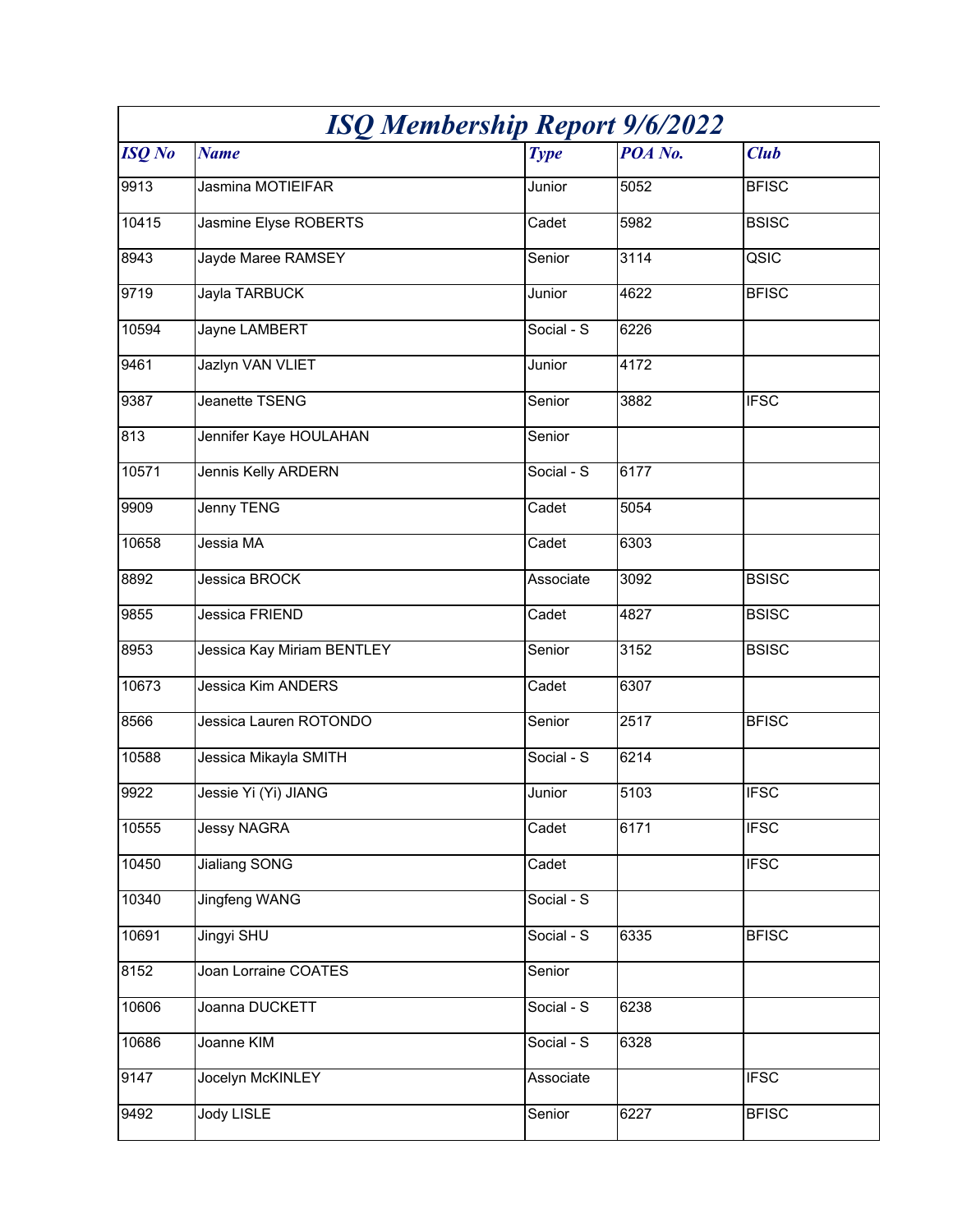| <b>ISQ Membership Report 9/6/2022</b> |                        |             |         |              |
|---------------------------------------|------------------------|-------------|---------|--------------|
| <b>ISQ</b> No                         | <b>Name</b>            | <b>Type</b> | POA No. | <b>Club</b>  |
| 10038                                 | Johana KLIMECKY        | Senior      | 6241    | <b>BFISC</b> |
| 10370                                 | Jonathan HALL          | Associate   |         | <b>IFSC</b>  |
| 4306                                  | Jordan Angus DODDS     | Senior      | 1379    | <b>BFISC</b> |
| 9097                                  | Jordan Lisa MASSINGHAM | Junior      | 3317    | <b>BFISC</b> |
| 10552                                 | Joseph Robert DARMANIN | Cadet       | 6164    |              |
| 10237                                 | Joseph Wilhelm O'BRIEN | Cadet       | 5827    | <b>BFISC</b> |
| 10687                                 | Joshua LOZANO          | Social - S  | 6331    |              |
| 8724                                  | Joshua Michael LANE    | Senior      | 2782    | QSIC         |
| 10598                                 | Joshua TULLENERS       | Social - S  | 6233    |              |
| 9198                                  | Joshua WELTER          | Senior      | 3465    |              |
| 9739                                  | Julia Jane DE BEER     | Cadet       | 4662    | <b>IFSC</b>  |
| 10167                                 | Julie Anne BURTON      | Social - S  | 5590    |              |
| 10088                                 | <b>Julie WATSON</b>    | Social - S  |         |              |
| 10665                                 | Juliette CROSS         | Social - S  | 6308    |              |
| 4430                                  | Kady Rose MATHERS      | Senior      | 1630    | <b>BSISC</b> |
| 10724                                 | Kaia Milana SMITH      | Cadet       | 6389    |              |
| 9395                                  | Kaitlin Lily RELF      | Junior      | 3890    | QSIC         |
| 9503                                  | Kaitlin TEO            | Junior      | 4256    | <b>IFSC</b>  |
| 9655                                  | Kalyn SHIMOGAKI        | Junior      | 4465    | <b>IFSC</b>  |
| 27                                    | Karen Barbara THOMPSON | Senior      |         |              |
| 8280                                  | Karen Lynn DEAN        | Senior      |         |              |
| 9335                                  | Karina LUSHCHAYEV      | Cadet       | 3688    |              |
| 10080                                 | Karl WARIS             | Cadet       | 5459    | <b>IFSC</b>  |
| 10550                                 | Kassandra SCHWIER      | Cadet       | 6150    |              |
| 4120                                  | Kate ENDRIULAITIS      | Senior      | 783     | <b>BFISC</b> |
| 9220                                  | Kate Josephine RYAN    | Junior      | 3492    | <b>BFISC</b> |
| 10746                                 | Kate O'CALLAGHAN       | Cadet       |         |              |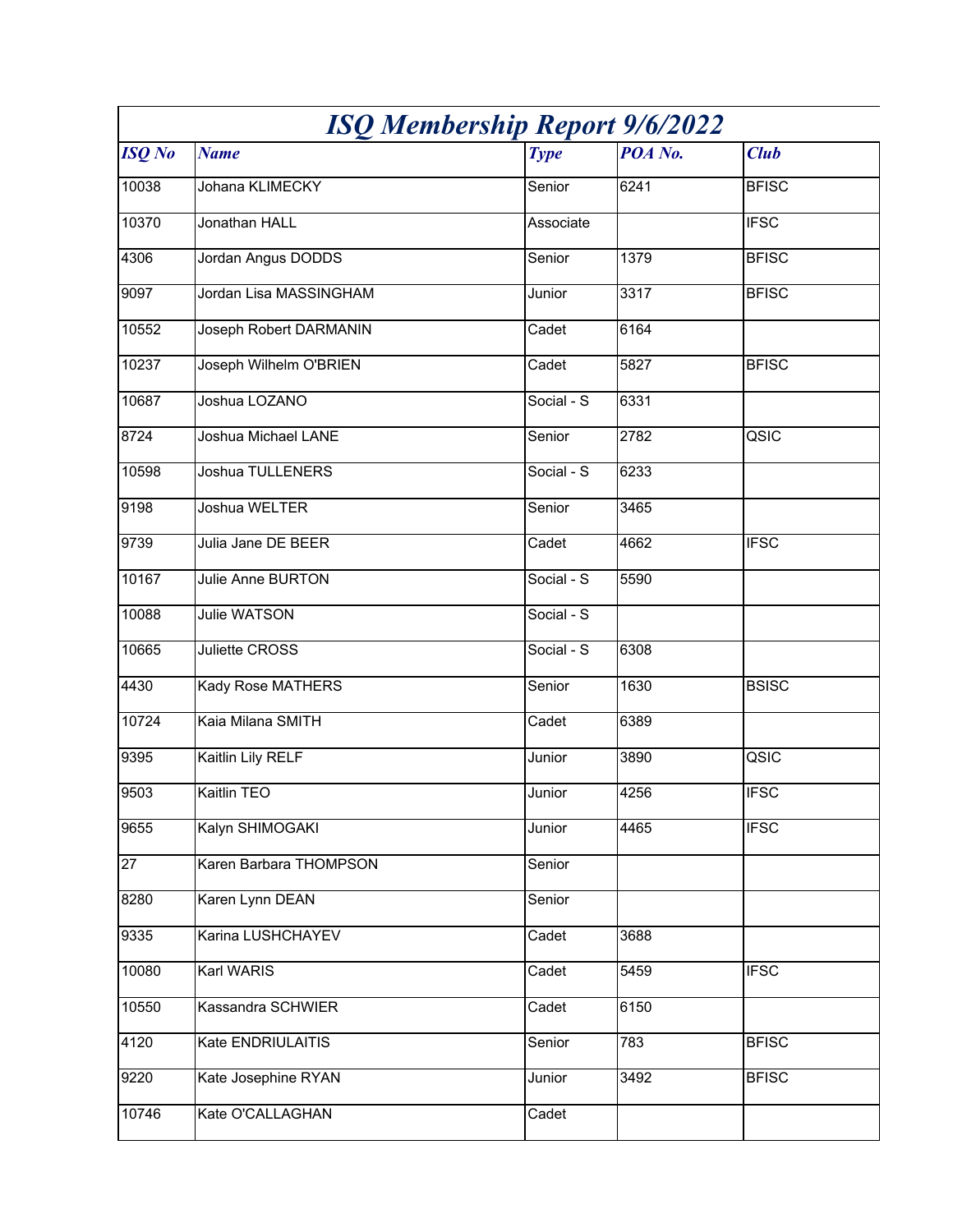| <b>ISQ Membership Report 9/6/2022</b> |                              |             |         |              |
|---------------------------------------|------------------------------|-------------|---------|--------------|
| <b>ISQ</b> No                         | <b>Name</b>                  | <b>Type</b> | POA No. | <b>Club</b>  |
| 8607                                  | Katherine DU PREEZ           | Senior      |         |              |
| 9738                                  | Katherine Elizabeth DE BEER  | Cadet       | 4663    |              |
| 10475                                 | Katherine LONERGAN           | Associate   |         | QSIC         |
| 8792                                  | Kathleen Jean ROTONDO        | Senior      |         |              |
| 9575                                  | Kathrin MACAK                | Junior      | 4326    | <b>BFISC</b> |
| 10517                                 | Katie LE MOELIGOU            | Social - S  |         |              |
| 10669                                 | Katie RADNELL                | Social - S  | 6309    |              |
| 4468                                  | Katrina Tiffany HOLMES       | Senior      | 1775    | <b>BSISC</b> |
| 9593                                  | Kayden DUNNE                 | Cadet       | 4339    | QSIC         |
| 4325                                  | Kayla Beth DOIG              | Senior      | 1504    |              |
| 10304                                 | Kayla HADDOCK                | Cadet       | 5890    |              |
| 9983                                  | Kaylie SMITH                 | Associate   | 6232    | QSIC         |
| 10051                                 | Keeley DUNNE                 | Cadet       | 6260    | QSIC         |
| 10011                                 | Kelli AUCHTER-GLOWREY        | Senior      |         |              |
| 4502                                  | <b>Kelvin George SHIELDS</b> | Social - S  |         |              |
| 10287                                 | Kerri BUTLER                 | Senior      |         | <b>BFISC</b> |
| 10654                                 | <b>Kerry COX</b>             | Senior      | 6278    | QSIC         |
| 9757                                  | Kerry HEMSLEY                | Associate   |         | <b>IFSC</b>  |
| 10638                                 | Kevin ELSON                  | Cadet       | 6290    |              |
| 690                                   | Kevin LAYT                   | Senior      | 6156    | <b>IFSC</b>  |
| 8662                                  | Kiara Tatum Boyd WILLIAMSON  | Senior      |         |              |
| 10279                                 | <b>Kimberley YOUNG</b>       | Senior      |         | <b>BFISC</b> |
| 360                                   | Kirsten Louise SMYTH         | Senior      |         | <b>BFISC</b> |
| 424                                   | Kirsten WAY                  | Senior      | 2551    | <b>BSISC</b> |
| 10402                                 | Kirstie OLLEY                | Social - S  |         |              |
| 10342                                 | <b>Kit WHYTE</b>             | Social - S  |         |              |
| 10020                                 | Kong Vinh LUC                | Senior      | 5219    | <b>IFSC</b>  |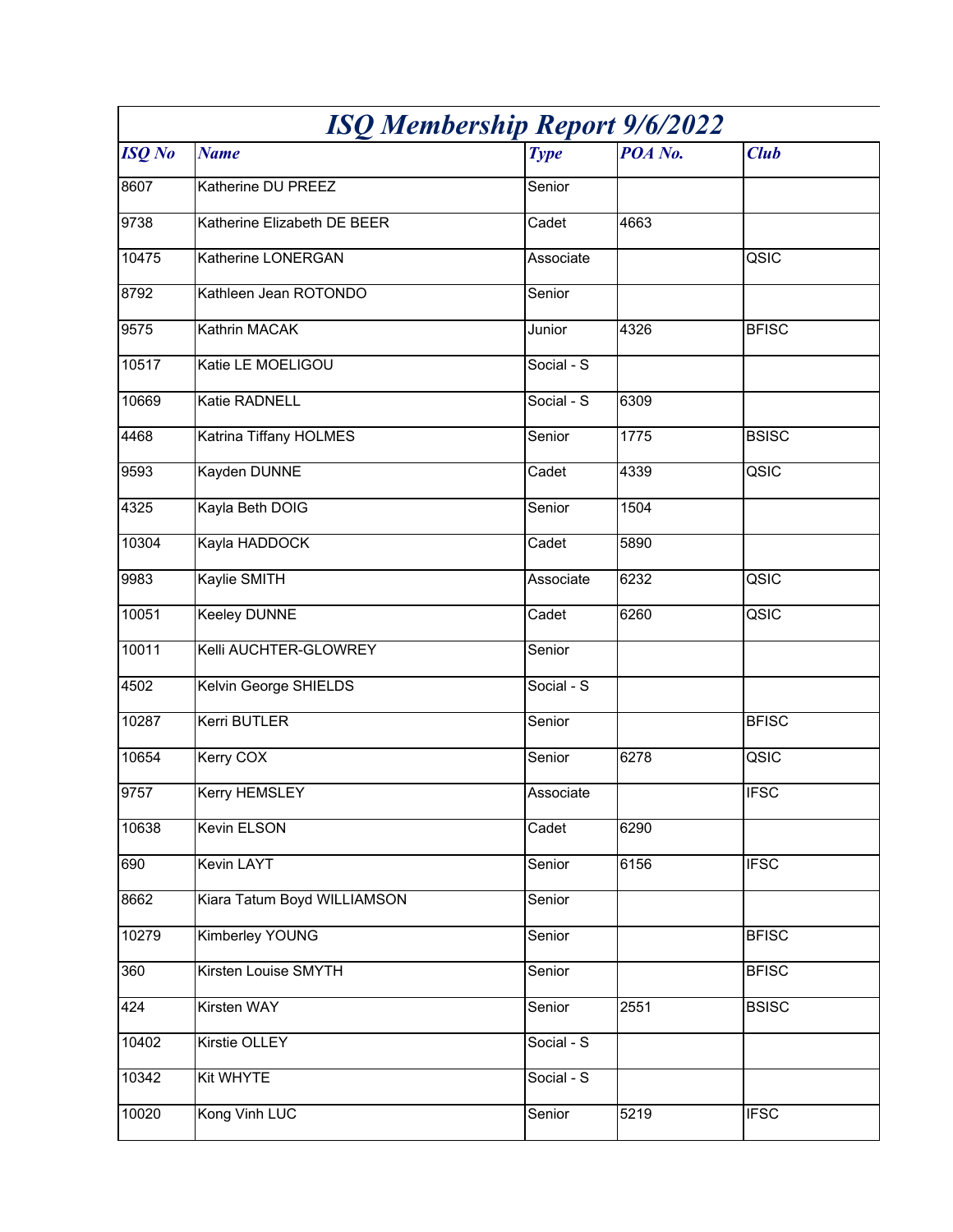| <b>ISQ Membership Report 9/6/2022</b> |                              |             |                   |              |
|---------------------------------------|------------------------------|-------------|-------------------|--------------|
| <b>ISQ</b> No                         | <b>Name</b>                  | <b>Type</b> | POA No.           | <b>Club</b>  |
| 10526                                 | Kristina GOJKOVIC            | Cadet       |                   | <b>IFSC</b>  |
| 9902                                  | Krystal Jingying LI          | Senior      | 5051              | <b>BSISC</b> |
| 10431                                 | Kwun Hyo LEE                 | Social - S  |                   |              |
| 9497                                  | Kyra CHENG                   | Junior      | 4248              | <b>IFSC</b>  |
| 9638                                  | Lacey HALL                   | Cadet       | 4369              | QSIC         |
| 8512                                  | Lachlan LEWER-PARR           | Senior      | 2462              | <b>BFISC</b> |
| 10296                                 | Lara CORSER                  | Cadet       | 5874              |              |
| 10057                                 | Lara KOZAK                   | Cadet       | 5384              | <b>BFISC</b> |
| 9718                                  | Laura BRINDLEY               | Junior      | 4615              | <b>BFISC</b> |
| 10245                                 | Laura Zixin WANG             | Cadet       | 5805              | QSIC         |
| 8526                                  | Lauren Stephanie O'BRIEN     | Senior      | 2466              | <b>BSISC</b> |
| 10426                                 | Layton CHEUNG                | Cadet       | 5985              |              |
| 10693                                 | Le Xi KNG                    | Social - S  | 6327              |              |
| 8589                                  | Lea MANDIC                   | Social - S  | 2591              |              |
| 9977                                  | Leah BATES                   | Senior      | 6234              |              |
| 10338                                 | Lee WARNE                    | Social - S  |                   |              |
| 378                                   | Leigh Frances ARMSTRONG      | Senior      |                   |              |
| 10599                                 | Leighton WHIPPY              | Social - S  | 6245              |              |
| 10362                                 | Leila Audrey ALLARD          | Junior      | 5920              | <b>BFISC</b> |
| 10324                                 | Leila MACAIONE               | Senior      |                   | <b>BFISC</b> |
| 9254                                  | Leon Patrick McINTOSH        | Senior      | $\overline{3617}$ | <b>IFSC</b>  |
| 10210                                 | Lexi (Alexandra) DUNSTAN     | Cadet       |                   |              |
| 10369                                 | Liane Berlinda BUCKLAND      | Social - S  |                   |              |
| 4353                                  | Liesda Jean MARSDON          | Senior      | 1520              | QSIC         |
| 10642                                 | Lilja KLEWIN                 | Cadet       | 6286              | QSIC         |
| 10613                                 | <b>Lilly ADAMS</b>           | Cadet       | 6247              |              |
| 10744                                 | <b>Lillyth ANDREWS-YOUNG</b> | Cadet       | 6390              |              |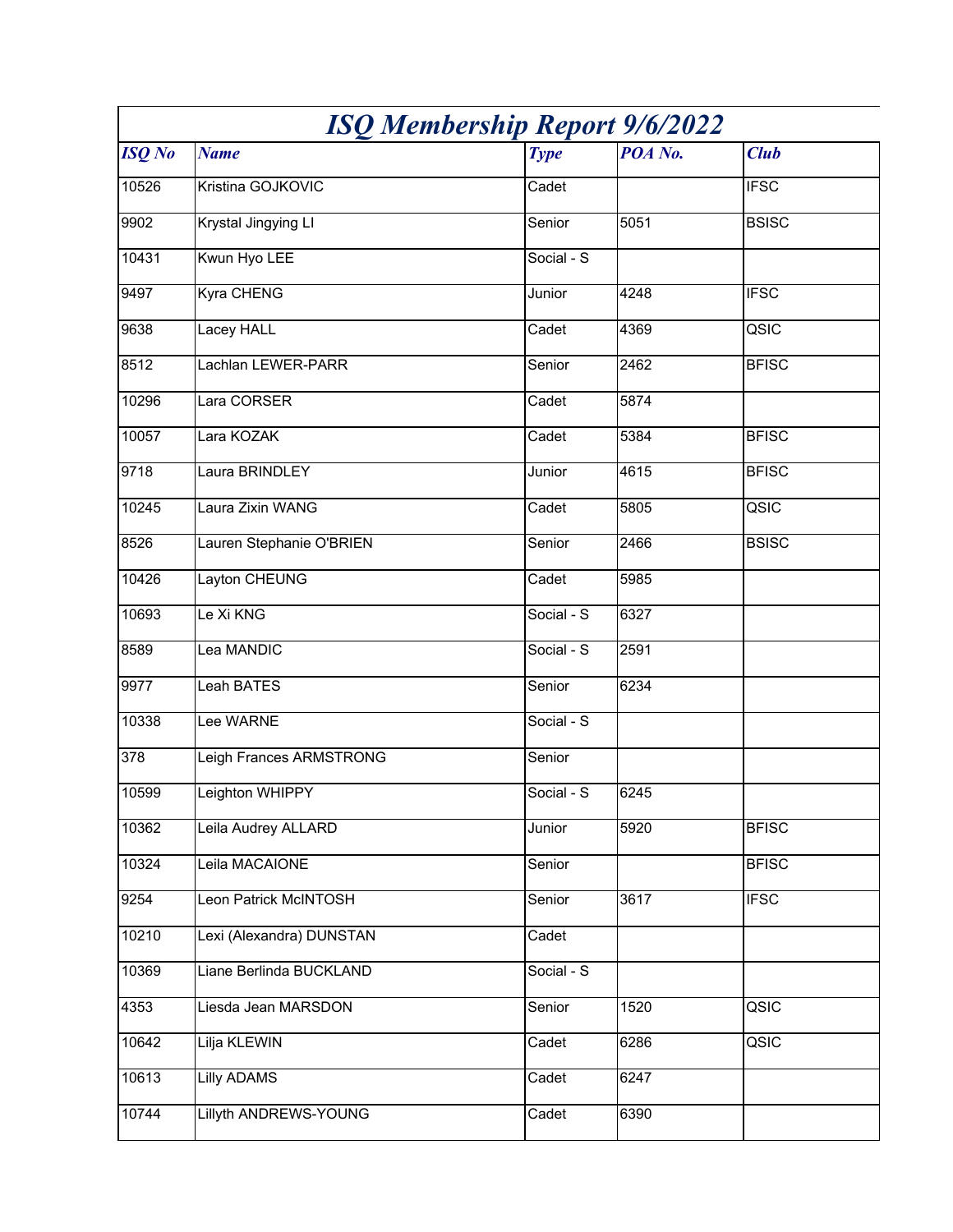| <b>ISQ Membership Report 9/6/2022</b> |                           |             |         |              |
|---------------------------------------|---------------------------|-------------|---------|--------------|
| <b>ISQ</b> No                         | <b>Name</b>               | <b>Type</b> | POA No. | <b>Club</b>  |
| 1069                                  | Linda Marie CARELLO       | Senior      | 6217    |              |
| 10698                                 | Lingyun LEI               | Social - S  | 6352    |              |
| 9818                                  | Lisa Aekyung Aekyung LEE  | Senior      |         | <b>IFSC</b>  |
| 58                                    | Lisa Gabrielle JELINEK    | Senior      |         |              |
| 9812                                  | Lisa MASSINGHAM           | Senior      | 6208    | <b>BSISC</b> |
| 10498                                 | Lisa Mia NIKOLAI          | Cadet       | 6094    |              |
| 10710                                 | Lisa ZHENG                | Cadet       | 6375    |              |
| 9836                                  | Liv HAWTHORNE             | Senior      | 4753    | QSIC         |
| 9958                                  | Liza Carol-Ann SEKULICH   | Senior      | 6160    | <b>IFSC</b>  |
| 9383                                  | Lizanne PLLU              | Senior      | 4043    |              |
| 4487                                  | Lochran Mackenzie DOHERTY | Senior      | 1789    | QSIC         |
| 10584                                 | Lola VANDERENT            | Cadet       | 6215    |              |
| 10615                                 | Louis DOEUK               | Cadet       | 6252    |              |
| 10565                                 | Louisa OU                 | Cadet       | 6173    | <b>IFSC</b>  |
| 9854                                  | Louise PIERI              | Social - S  | 6393    |              |
| 10648                                 | LU Ximeng                 | Cadet       |         |              |
| 10728                                 | Lucy ANDERSDON            | Social - S  | 6391    | <b>IFSC</b>  |
| 10721                                 | <b>Lucy DANIELS</b>       | Cadet       |         |              |
| 8841                                  | Lucy Sori YUN             | Senior      | 2916    | <b>IFSC</b>  |
| 10508                                 | Lucy WHY                  | Cadet       | 6127    |              |
| 9604                                  | Lucy Yizhen HUO           | Senior      | 4345    | QSIC         |
| 10692                                 | Lucy Yoonseo JUNG         | Cadet       | 6326    |              |
| 10620                                 | Luka MEADOWS              | Cadet       | 6295    |              |
| 10313                                 | Luna CHAN                 | Cadet       |         | <b>BFISC</b> |
| 9656                                  | Luna SHIMOGAKI            | Junior      | 4466    | <b>IFSC</b>  |
| 10207                                 | Lydia Anna GARRRATT       | Cadet       | 5713    | <b>BFISC</b> |
| 10162                                 | Lydia CHENG               | Cadet       | 5595    |              |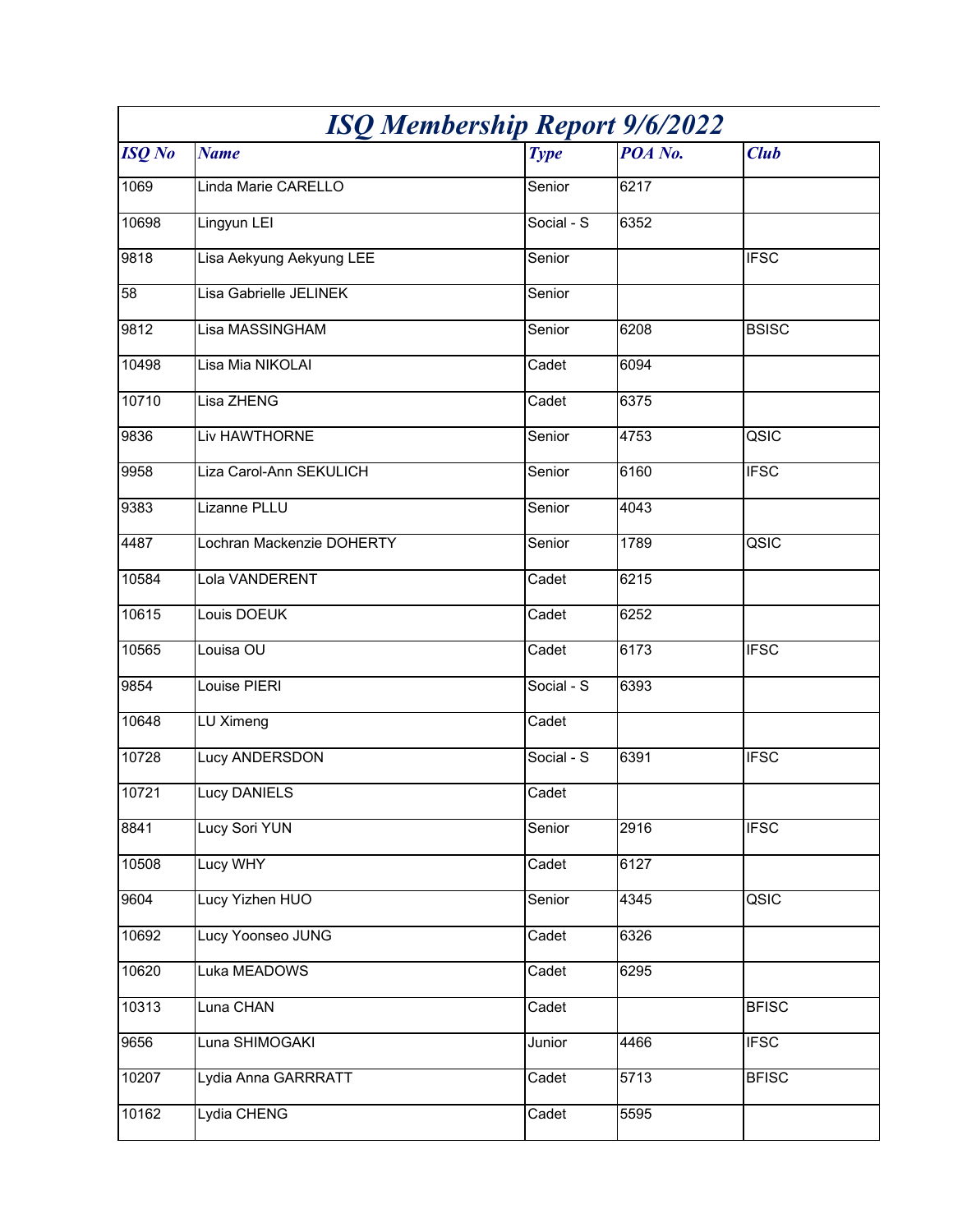| <b>ISQ Membership Report 9/6/2022</b> |                        |             |         |              |
|---------------------------------------|------------------------|-------------|---------|--------------|
| <b>ISQ</b> No                         | <b>Name</b>            | <b>Type</b> | POA No. | <b>Club</b>  |
| 8175                                  | Lynda KNIGHT           | Senior      | 6155    | <b>IFSC</b>  |
| 10591                                 | Lynne SAIT             | Senior      | 6231    | <b>BFISC</b> |
| 10716                                 | Madeleine McLEAN       | Social - S  | 6379    |              |
| 9429                                  | Madeliene McCABE       | Junior      | 4160    | QSIC         |
| 10575                                 | Madison IVORY          | Social - S  |         |              |
| 10668                                 | Maelee COX             | Cadet       | 6317    |              |
| 9362                                  | Makenzie MOOR          | Senior      | 3811    | <b>BFISC</b> |
| 10469                                 | Mandy Hain-Hsiang CHAO | Cadet       | 6083    |              |
| 2461                                  | Maree SYMONS           | Senior      | 2550    | <b>BSISC</b> |
| 8779                                  | Margaret Anne BARTLETT | Senior      |         | <b>BSISC</b> |
| 4154                                  | Margaret Ruth NICHOLLS | Senior      |         |              |
| 9753                                  | Marianne ORCULLO       | Cadet       | 4702    | <b>BSISC</b> |
| 8391                                  | Marilyn FORD           | Senior      |         |              |
| 10030                                 | Marina CHEN            | Junior      | 5311    | <b>IFSC</b>  |
| 10500                                 | Marina KRYLKOVA        | Social - S  |         |              |
| 10589                                 | Mark KERLE             | Social - S  | 6224    |              |
| 10395                                 | Mark LUAN              | Cadet       | 5952    |              |
| 554                                   | Mark LYNCH             | Senior      |         |              |
| 9750                                  | Mark WARIS             | Junior      | 4672    | <b>IFSC</b>  |
| 9328                                  | Marlene SCOTT          | Junior      | 3694    | QSIC         |
| 10655                                 | Marlie CONNOLLY        | Cadet       | 6298    |              |
| 10556                                 | <b>Mary MULLEN</b>     | Cadet       | 6170    | <b>IFSC</b>  |
| 9955                                  | Mary-Anne NGUYEN-PHAM  | Associate   | 5119    | <b>IFSC</b>  |
| 10567                                 | Mason FANG             | Cadet       | 6166    |              |
| 10493                                 | Mathea KELLY           | Cadet       | 6089    |              |
| 10495                                 | Matilda GARVEY         | Cadet       | 6086    | <b>BFISC</b> |
| 9835                                  | Matilda Mae WATSON     | Senior      | 4764    | <b>BSISC</b> |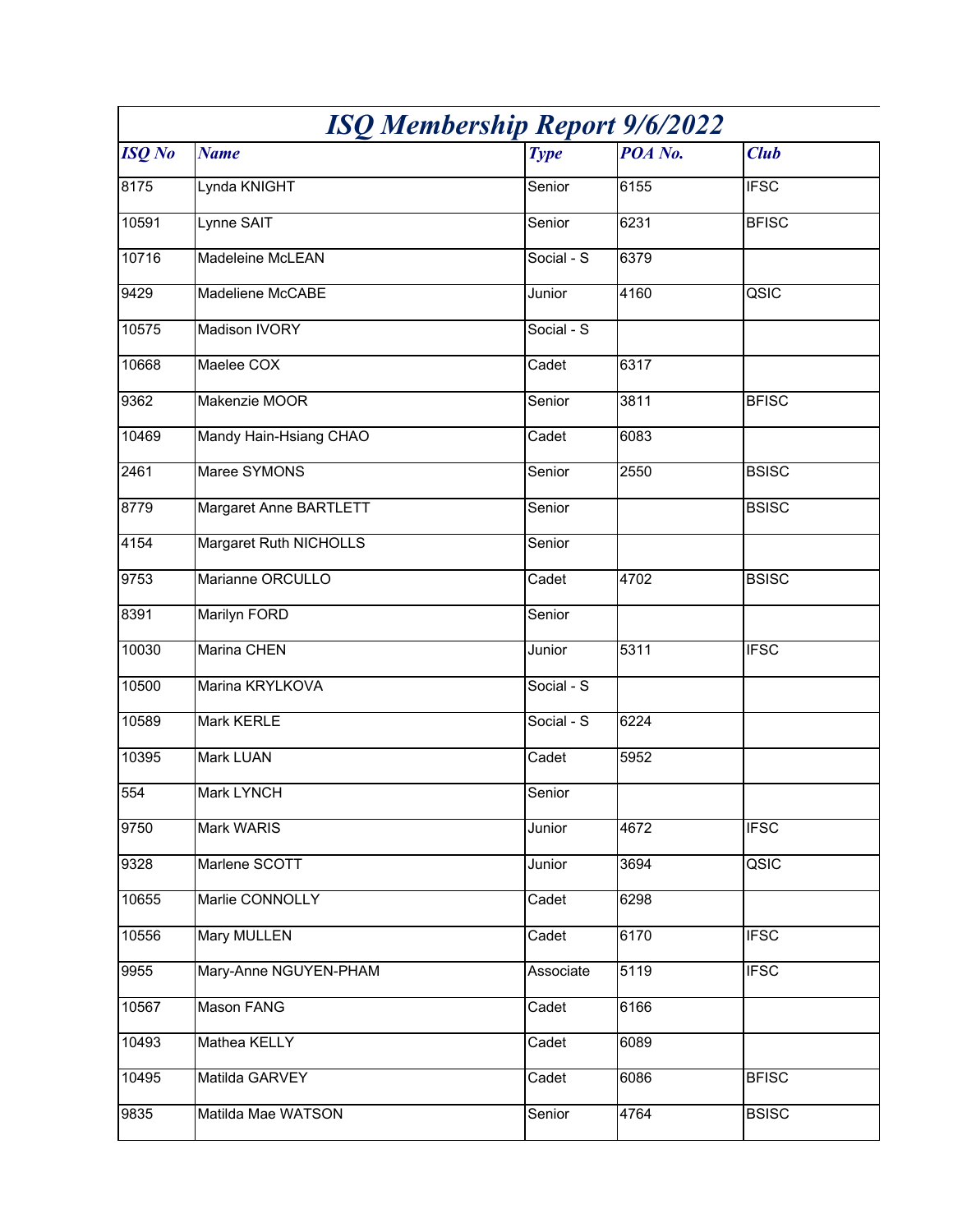| <b>ISQ Membership Report 9/6/2022</b> |                          |             |         |              |
|---------------------------------------|--------------------------|-------------|---------|--------------|
| <b>ISQ</b> No                         | <b>Name</b>              | <b>Type</b> | POA No. | <b>Club</b>  |
| 9587                                  | Matthew BARDEN           | Senior      | 4329    | QSIC         |
| 4208                                  | Matthew John DODDS       | Senior      | 1380    | <b>BFISC</b> |
| 8351                                  | Maureen Bridget SUMNER   | Senior      |         |              |
| 9933                                  | <b>Maximilian YOUNG</b>  | Junior      | 5097    | <b>IFSC</b>  |
| 10127                                 | Maxwell Byron O'LEARY    | Junior      | 5509    | <b>BSISC</b> |
| 10139                                 | Maya GARRATT             | Cadet       | 5570    | <b>BFISC</b> |
| 9746                                  | Maya KOLLE               | Junior      | 4667    | QSIC         |
| 10601                                 | Mayva HUANG              | Cadet       | 6257    |              |
| 4367                                  | <b>Meggy Anna POWELL</b> | Senior      | 1568    | <b>BSISC</b> |
| 9975                                  | Meili WU                 | Junior      | 5094    | <b>BFISC</b> |
| 8006                                  | Melanie Kirsten GEE      | Senior      | 1865    |              |
| 10158                                 | Melina BLOMSTER          | Associate   | 5594    | QSIC         |
| 773                                   | Melina Jane SIMJANOVIC   | Senior      | 563     |              |
| 8383                                  | Melissa Ann CLARKE       | Senior      | 2243    | <b>BSISC</b> |
| 10662                                 | Melissa DEAN             | Social - S  | 6299    |              |
| 10294                                 | Melissa Karen McKENZIE   | Senior      | 6157    | <b>BSISC</b> |
| 10690                                 | Mengyun CHEN             | Social - S  | 6325    |              |
| 9810                                  | <b>Meris TAN</b>         | Senior      |         | <b>BFISC</b> |
| 10743                                 | Mia COWAN                | Cadet       |         |              |
| 10703                                 | Mia LEI                  | Cadet       | 6353    |              |
| 9956                                  | Mia PATRICK              | Cadet       | 5091    |              |
| 9524                                  | Mia Selena KALLASTE      | Junior      | 6154    | <b>IFSC</b>  |
| 9581                                  | Mia Zixuan ZENG          | Junior      | 6162    | <b>IFSC</b>  |
| 9773                                  | Miandri KORF             | Junior      | 4699    | <b>IFSC</b>  |
| 10261                                 | Michaela-Joy JOHNSTONE   | Cadet       | 5787    | <b>BFISC</b> |
| 8408                                  | Michaella Ann SPETHMAN   | Senior      | 2278    | <b>BSISC</b> |
| 9529                                  | Michelle GRAULTY         | Senior      | 4301    | <b>BSISC</b> |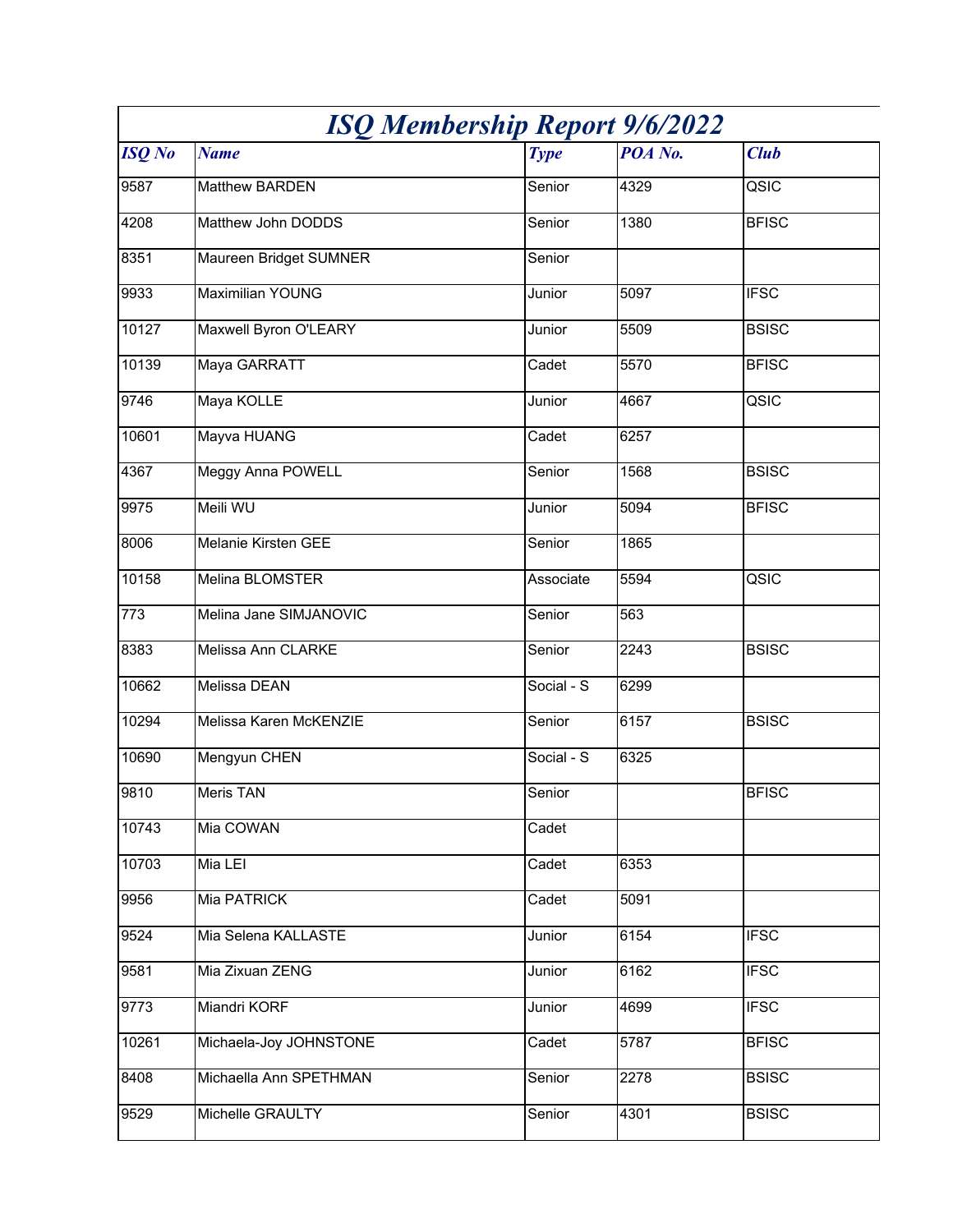| <b>ISQ Membership Report 9/6/2022</b> |                          |             |         |               |
|---------------------------------------|--------------------------|-------------|---------|---------------|
| <b>ISQ</b> No                         | <b>Name</b>              | <b>Type</b> | POA No. | <b>Club</b>   |
| 8143                                  | Michelle MIAO            | Senior      | 1964    | <b>IFSC</b>   |
| 9085                                  | Michelle WANG            | Senior      | 3300    | QSIC          |
| 10128                                 | Michelle WARIS           | Senior      |         | <b>IFSC</b>   |
| 8983                                  | Michelle Ziyi ZENG       | Junior      | 3194    | QSIC          |
| 10579                                 | Mikayla ZHOU             | Cadet       | 6195    |               |
| 10742                                 | Mikela WU                | Cadet       |         |               |
| 10739                                 | Mila Jane COETZEE        | Cadet       | 6400    |               |
| 10608                                 | Milena WIJAYA            | Cadet       |         |               |
| 10455                                 | Millie Louise DONNELLY   | Cadet       | 6006    | <b>IFSC</b>   |
| 10667                                 | Millie TABONE            | Social - S  | 6312    |               |
| 10072                                 | Miranda SHUM             | Junior      | 5450    | <b>IGCFSC</b> |
| 10418                                 | Miranda WIJAYA           | Cadet       | 5978    | <b>IFSC</b>   |
| 10078                                 | Mirinae HARINGTON        | Junior      | 5455    | <b>BFISC</b>  |
| 3369                                  | Mitchell James CHAPMAN   | Senior      | 1365    |               |
| 8547                                  | Mollie Telia AULD        | Senior      | 2497    | QSIC          |
| 9849                                  | Monica MACDONALD         | Senior      |         |               |
| 9022                                  | Monika MACAK             | Senior      |         | <b>BFISC</b>  |
| 8349                                  | Montana Beth SUMNER      | Senior      | 2234    | <b>BFISC</b>  |
| 10373                                 | Mooen XIONG              | Cadet       | 5922    |               |
| 10679                                 | Morgan CROSS             | Social - S  | 6318    |               |
| 10220                                 | Musa ZHAO                | Cadet       | 5806    | <b>BFISC</b>  |
| 10749                                 | Na SHEN                  | Social - S  |         |               |
| 10159                                 | <b>Nancy Nuaxin WANG</b> | Cadet       | 5730    |               |
| 9274                                  | Naomi Louise CRUDEN      | Junior      | 3545    | <b>BFISC</b>  |
| 9290                                  | Naomi Qinxin Qinxin Ll   | Junior      | 3654    | QSIC          |
| 3076                                  | Natalie HUGHES           | Senior      | 1348    | <b>BSISC</b>  |
| 4261                                  | Natalie Kate SULLIVAN    | Senior      | 1469    | <b>IGCFSC</b> |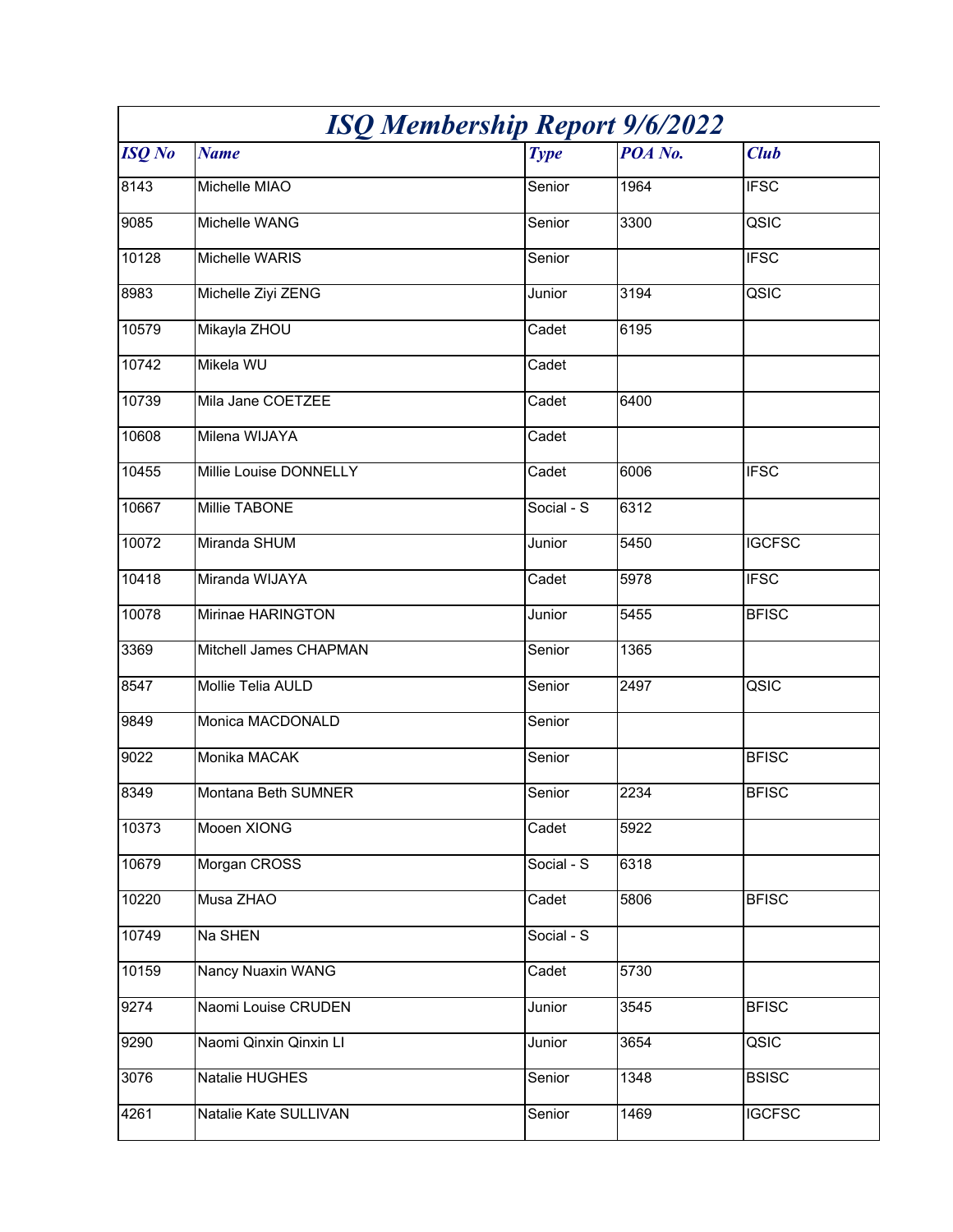| <b>ISQ Membership Report 9/6/2022</b> |                             |             |         |              |
|---------------------------------------|-----------------------------|-------------|---------|--------------|
| <b>ISQ</b> No                         | <b>Name</b>                 | <b>Type</b> | POA No. | <b>Club</b>  |
| 9165                                  | Natalie Lynette STEVENSON   | Senior      |         | <b>BFISC</b> |
| 4219                                  | Natalie PHILLIPS            | Associate   |         |              |
| 2049                                  | Natasha Jolene KALLASTE     | Senior      |         | <b>IFSC</b>  |
| 10489                                 | Nathan TAN                  | Cadet       | 6097    | QSIC         |
| 9625                                  | Nathan Tin Ching CHUNG      | Cadet       |         |              |
| 10302                                 | Nga Wing Irene WONG         | Social - S  |         |              |
| 9196                                  | Nia Lucinda DOHERTY         | Junior      | 3439    | <b>BFISC</b> |
| 10035                                 | Nicholas MANCHE             | Senior      | 5313    | QSIC         |
| 10351                                 | Nicki Rose ANTHONY          | Associate   |         | <b>IFSC</b>  |
| 4383                                  | Nicola CHEYNE               | Senior      | 2537    | <b>BSISC</b> |
| 10366                                 | Nicola MORTIMORE            | Associate   | 6229    | <b>BSISC</b> |
| 10745                                 | Nicola Riet DEGENAARS       | Social - S  |         |              |
| 10576                                 | Nicolas ENGLER              | Social - S  |         |              |
| 772                                   | Nicole Maree MABB           | Senior      | 6276    |              |
| 10348                                 | Nicole Michelle SCHWIER     | Social - S  | 6277    |              |
| 10636                                 | Nigel BUSHELL               | Social - S  | 6284    |              |
| 10217                                 | Nikaela Lea PODOLSKY        | Senior      |         | <b>BFISC</b> |
| 10607                                 | Nisha ZAER                  | Cadet       | 6246    |              |
| 8123                                  | Norman DEAN                 | Senior      |         |              |
| 10735                                 | Nuocheng (Jasper) TIAN      | Cadet       | 6405    |              |
| 10509                                 | Olaysha CHETTY              | Social - S  |         |              |
| 10211                                 | <b>Oliver Patrick LEAHY</b> | Cadet       | 5828    |              |
| 1563                                  | Olivia LAM                  | Cadet       | 6168    |              |
| 10701                                 | Olivia MASSEY               | Cadet       | 6356    |              |
| 10688                                 | Olivia MAUNDER              | Social - S  | 6333    |              |
| 10684                                 | Olivia MORRICE              | Social - S  | 6334    |              |
| 9874                                  | Olivia Renee CADWALLADER    | Junior      | 4987    | <b>IFSC</b>  |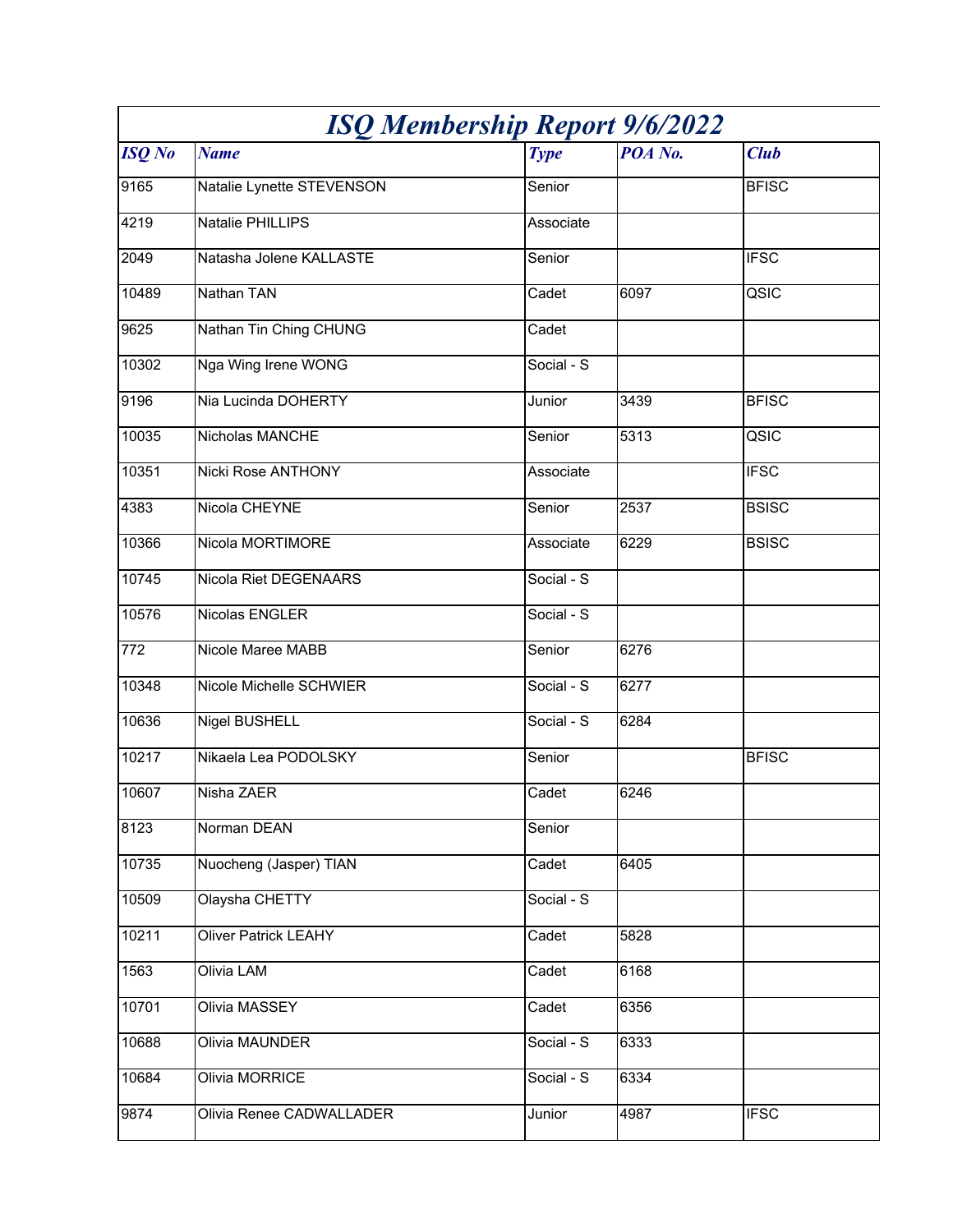| <b>ISQ Membership Report 9/6/2022</b> |                                  |             |         |                          |
|---------------------------------------|----------------------------------|-------------|---------|--------------------------|
| <b>ISQ</b> No                         | <b>Name</b>                      | <b>Type</b> | POA No. | <b>Club</b>              |
| 10062                                 | <b>Olivia TAN</b>                | Junior      | 5397    | QSIC                     |
| 10678                                 | <b>Olivia WILSON</b>             | Cadet       | 6322    |                          |
| 10677                                 | Oriana McDONALD                  | Junior      | 6319    | <b>IGCFSC</b>            |
| 9985                                  | Osborn WANG                      | Junior      | 5211    | <b>IFSC</b>              |
| 10412                                 | <b>Oscar LINTON</b>              | Social - S  | 5984    |                          |
| 8651                                  | Paris Sally STEPHENS             | Senior      | 2703    | <b>BFISC</b>             |
| 10562                                 | Paris SHANGGUAN                  | Cadet       | 6174    | QSIC                     |
| 2115                                  | Patricia-Mary Delphine MARCOVICH | Senior      |         | $\overline{\text{QSIC}}$ |
| 10219                                 | Paul HUEHNERGARD                 | Senior      |         | <b>BFISC</b>             |
| 102                                   | Pauline WHARTON                  | Senior      |         | <b>IFSC</b>              |
| 10440                                 | Pei-Hsuan WANG                   | Social - S  |         |                          |
| 10572                                 | Penny CLANCY                     | Cadet       | 6178    |                          |
| 10416                                 | Pepper WU                        | Cadet       | 5979    |                          |
| 4054                                  | Peter Barend MARCOVICH           | Senior      |         | QSIC                     |
| 9600                                  | Peter HUNDSCHEIDT                | Senior      | 4344    | QSIC                     |
| $\overline{4}$                        | Peter Keith RANKIN               | Senior      |         |                          |
| 8760                                  | Peter LYNCH                      | Senior      |         |                          |
| 9056                                  | Phillida BARDEN                  | Senior      |         |                          |
| 10671                                 | Pila Christian STRICKLAND        | Cadet       | 6311    |                          |
| 9487                                  | Prilia VAN SCHALKWYK             | Junior      | 4230    | <b>IFSC</b>              |
| 10643                                 | Prudence ROBB                    | Associate   | 6274    | <b>BSISC</b>             |
| 10651                                 | Qi CHEN                          | Social - S  | 6297    |                          |
| 10063                                 | Rachel Anne BRIEDBART            | Senior      | 6248    |                          |
| 8339                                  | Rachel Helen CAUGHLEY            | Senior      | 2223    |                          |
| 10641                                 | Rachel LEE                       | Social - S  | 62754   |                          |
| 10442                                 | Rachel MUMFORD                   | Junior      | 6013    | <b>BSISC</b>             |
| 4384                                  | Rachel RAMSAY                    | Associate   |         | <b>BSISC</b>             |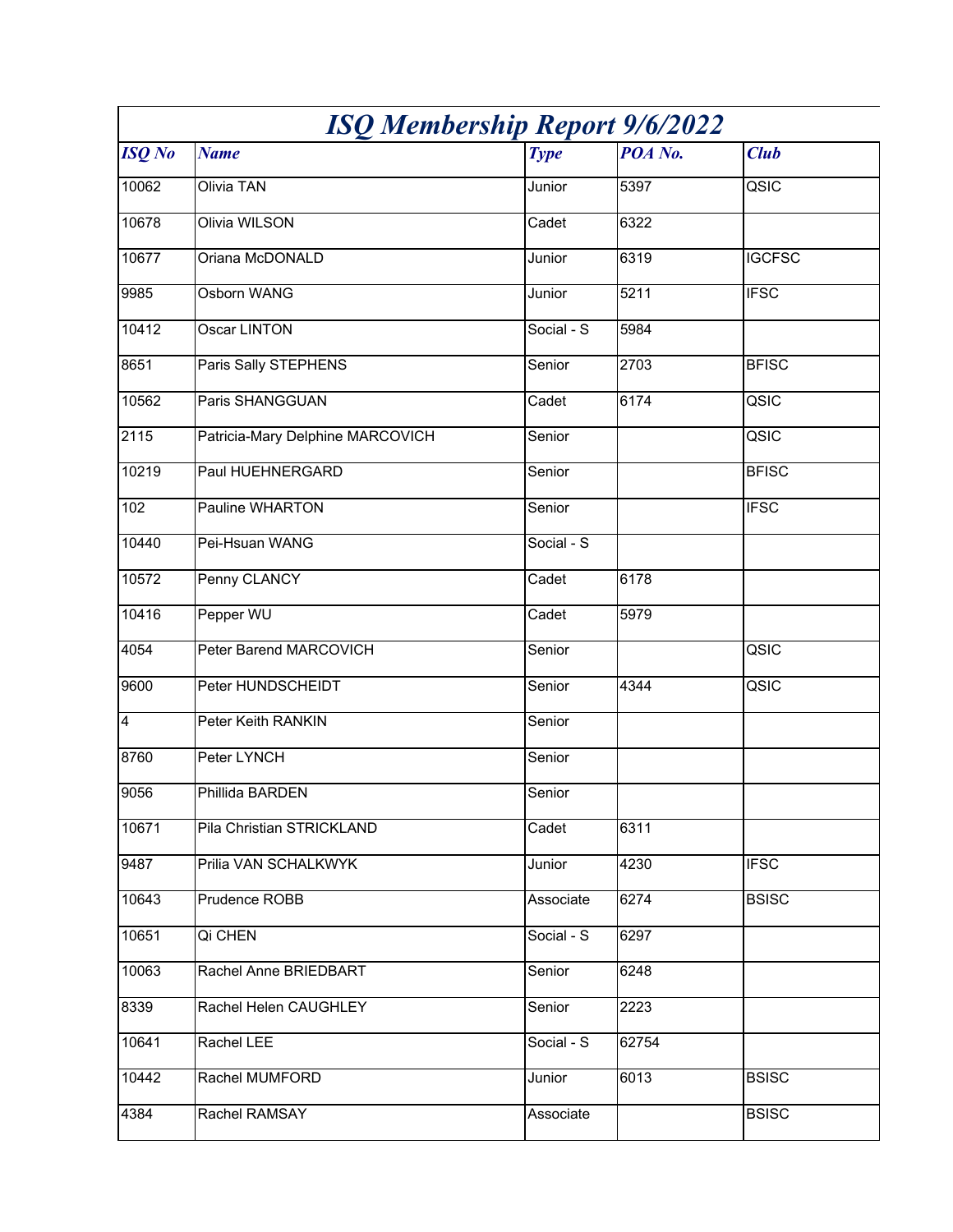| <b>ISQ Membership Report 9/6/2022</b> |                              |             |         |              |
|---------------------------------------|------------------------------|-------------|---------|--------------|
| <b>ISQ</b> No                         | <b>Name</b>                  | <b>Type</b> | POA No. | <b>Club</b>  |
| 9950                                  | Raisie LI                    | Junior      | 5117    | <b>IFSC</b>  |
| 10229                                 | Ravyn Storm BUCKLAND         | Cadet       | 5823    |              |
| 10718                                 | Rayan SADIQI                 | Cadet       | 6380    |              |
| 8013                                  | Raymond Albert PATTERSON     | Senior      |         |              |
| 10729                                 | Rebecca GASPERT              | Social - S  | 6392    |              |
| 10604                                 | Rebecca LEADER               | Social - S  | 6242    |              |
| 10473                                 | Rebecca VILLEGAS             | Cadet       |         |              |
| 9504                                  | Regena ANDERSON              | Senior      | 5406    |              |
| 10738                                 | Reilly Joshua GALE           | Cadet       | 6404    |              |
| 9132                                  | Renata DAVIDOVIC             | Senior      | 3397    | <b>BSISC</b> |
| 9636                                  | Renee Elena BONNER-JERRET    | Senior      | 4527    | QSIC         |
| 9937                                  | Renee Kai-Shin Kai-Shin TSAI | Junior      | 5122    | <b>IFSC</b>  |
| 8869                                  | Reya CHARTRES                | Senior      |         | <b>BFISC</b> |
| 10358                                 | Rhiannon Tia WARD            | Associate   |         | <b>BFISC</b> |
| 10280                                 | Robert L YOUNG               | Senior      |         | <b>BFISC</b> |
| 8014                                  | Robyn BURLEY                 | Senior      |         |              |
| 428                                   | Rochelle MANNING             | Senior      | 117     |              |
| 10323                                 | Rosalina BELL                | Social - S  | 6324    |              |
| 10527                                 | Rose DOBSON                  | Cadet       | 6145    | <b>BFISC</b> |
| 10646                                 | Rose FERGUSON                | Cadet       | 6291    |              |
| 10173                                 | Roselinde Mary DOWIDEIT      | Junior      | 5629    | <b>BFISC</b> |
| 10568                                 | Ross LUXTON                  | Associate   | 6182    | <b>BFISC</b> |
| 10013                                 | <b>Ruby MACKIE</b>           | Cadet       | 5203    | <b>BFISC</b> |
| 10422                                 | Ruo Qing (Grace) ZHENG       | Cadet       | 5980    |              |
| 8295                                  | Ryan Lawrence Levi DUNNE     | Senior      | 6253    | QSIC         |
| 4459                                  | Ryan Luke DODDS              | Senior      | 1768    | <b>BFISC</b> |
| 10581                                 | Sabine STAM-BACKX            | Social - S  | 6204    |              |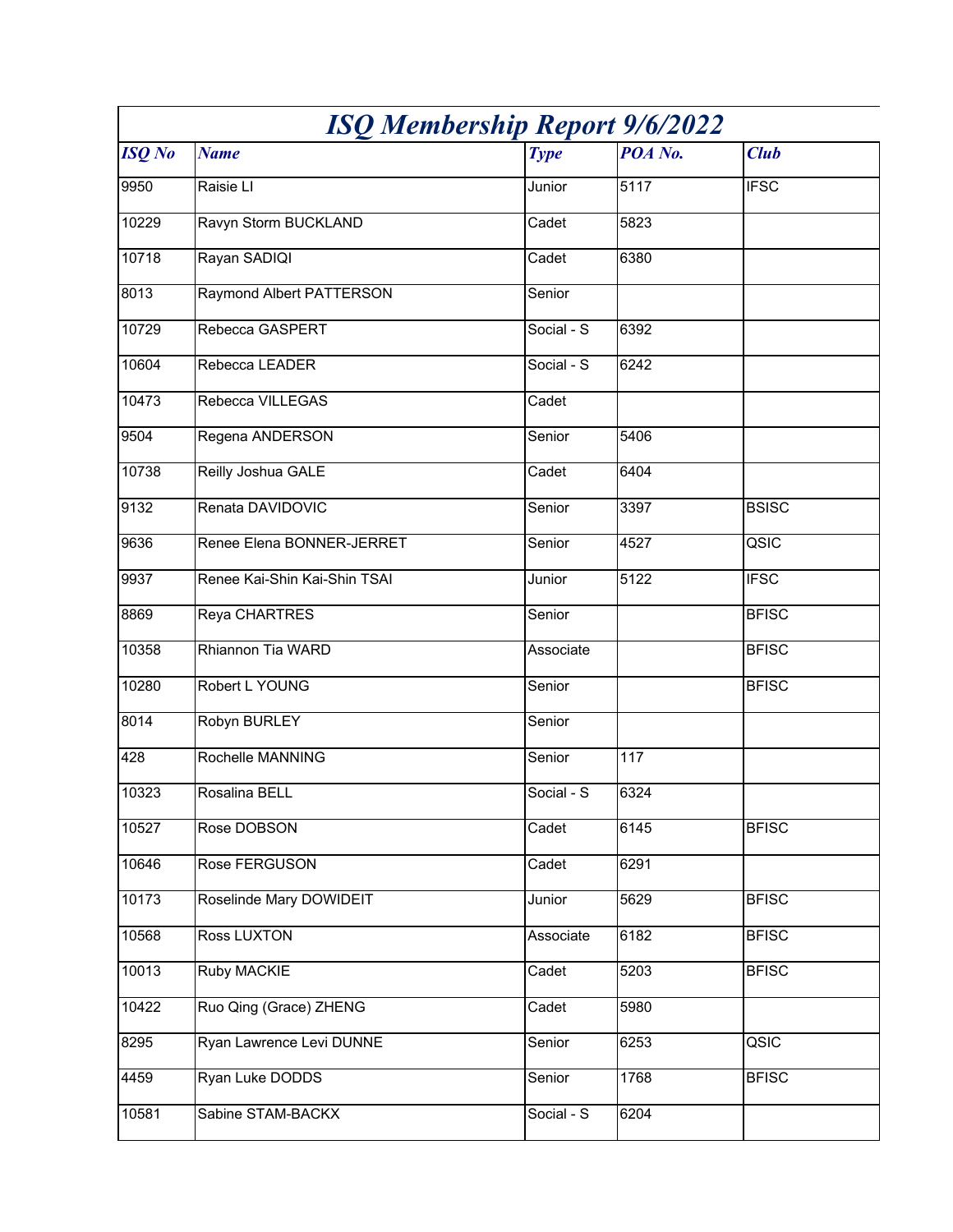| <b>ISQ Membership Report 9/6/2022</b> |                                  |                     |         |               |
|---------------------------------------|----------------------------------|---------------------|---------|---------------|
| <b>ISQ</b> No                         | <b>Name</b>                      | <b>Type</b>         | POA No. | <b>Club</b>   |
| 10439                                 | Sage BUCHANAN                    | Junior              | 5995    | <b>BSISC</b>  |
| 10371                                 | Sakura BEST                      | Social - S          |         |               |
| 694                                   | Sally SCOTT                      | Senior              | 2540    | <b>BSISC</b>  |
| 10456                                 | Samantha DANNEHL                 | Junior              | 6005    | <b>IGCFSC</b> |
| 769                                   | Samantha GOLEBY WILLIAMS         | Senior              | 2572    | <b>BSISC</b>  |
| 10712                                 | Samantha HANNON                  | Social - S          | 6370    |               |
| 9742                                  | Samantha Jane LONG               | Junior              | 4668    | <b>BFISC</b>  |
| 10733                                 | Samuel ATTEWELL                  | Social - S          | 6398    |               |
| 9049                                  | Sandra Mary BENTLEY              | Senior              |         | <b>BSISC</b>  |
| 8705                                  | Saoirsa Molly IRELAND            | Junior              | 2756    | QSIC          |
| 10622                                 | Sara FERICELLI-DOMINGO           | Cadet               |         | <b>BSISC</b>  |
| 10478                                 | Sara RILEY                       | Senior              |         |               |
| 10103                                 | Sarah CHEN                       | Cadet               |         | QSIC          |
| 10725                                 | Sarah Elizabeth MATTHEWS-FREDERI | Cadet               | 6388    |               |
| 9974                                  | Sarah Jane CRISP                 | Senior              | 5083    | <b>IFSC</b>   |
| 4127                                  | Sarah Jane SCHAHINGER            | Senior              | 672     | <b>BSISC</b>  |
| 10401                                 | Sarah Josephine ADCOCK           | Cadet               | 5962    |               |
| 8957                                  | Saranna Joy ARGENT               | Junior              | 3151    | QSIC          |
| 10247                                 | Sasha WARD                       | $\overline{C}$ adet | 5825    |               |
| 10095                                 | Savannah Rose HUNT               | Junior              | 5506    | <b>BSISC</b>  |
| 9166                                  | Scott Sebastian STEVENSON        | Senior              |         |               |
| 8309                                  | Scott Yan-Bin WANG               | Senior              |         |               |
| 10523                                 | <b>Scout RITCHEY</b>             | Cadet               | 6123    | <b>IFSC</b>   |
| 10535                                 | Sean GORDON                      | Social - S          |         |               |
| 10683                                 | Seoyeon KWON                     | Cadet               | 6330    |               |
| 9484                                  | Seren THOMAS                     | Junior              | 4227    | <b>BSISC</b>  |
| 10621                                 | Serene DUFF                      | Social - S          | 6293    |               |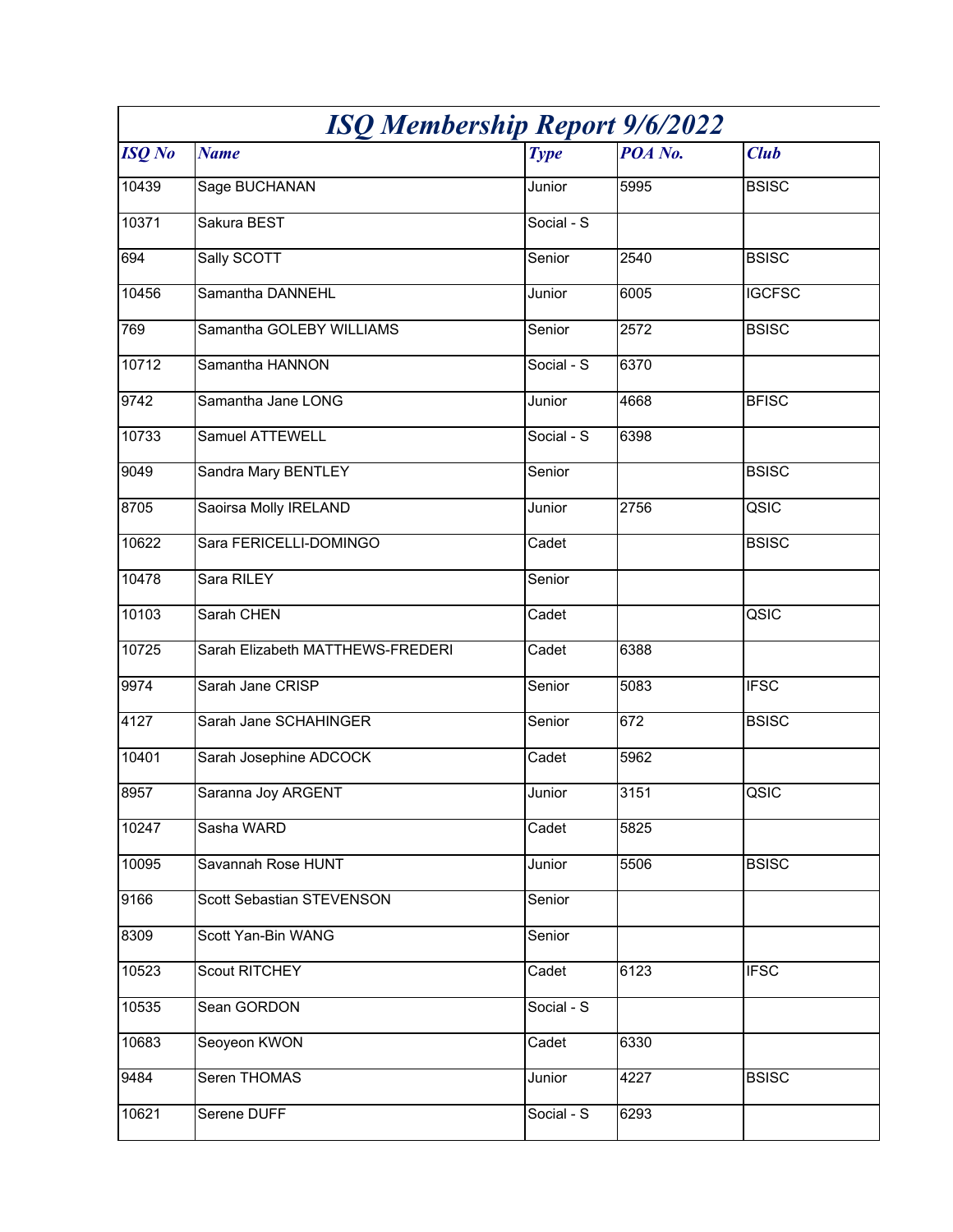| <b>ISQ Membership Report 9/6/2022</b> |                             |             |         |               |
|---------------------------------------|-----------------------------|-------------|---------|---------------|
| <b>ISQ</b> No                         | <b>Name</b>                 | <b>Type</b> | POA No. | <b>Club</b>   |
| 9510                                  | Serina LU                   | Junior      | 4278    | <b>IFSC</b>   |
| 9008                                  | Shandelle ADAMS             | Associate   | 3196    | <b>BSISC</b>  |
| 10250                                 | Shannon WARD                | Associate   |         | <b>BSISC</b>  |
| 8975                                  | Shantelle O'NEILL           | Senior      | 32189   | QSIC          |
| 10660                                 | Shao Chen LUO               | Cadet       | 6301    |               |
| 39                                    | Sharon Anne GAYLARD         | Senior      |         |               |
| 390                                   | Sharon CHARLTON             | Senior      |         |               |
| 4340                                  | <b>Sharon SULLIVAN</b>      | Senior      |         | <b>IGCFSC</b> |
| 10709                                 | Shayla HICKES               | Associate   | 6371    | <b>BSISC</b>  |
| 10212                                 | Shayna Rakhshanda AZURY     | Cadet       | 5831    |               |
| 8518                                  | <b>Shelby Mary CHALK</b>    | Senior      | 2455    | <b>BFISC</b>  |
| 8656                                  | <b>Shelli THOMPSON</b>      | Senior      |         |               |
| 9087                                  | Shesscintle Millissa BURTON | Junior      | 3290    | <b>BFISC</b>  |
| 10451                                 | Shihan HU                   | Cadet       | 6008    | <b>IFSC</b>   |
| 9519                                  | Shin SUZUKI-GOUDEY          | Junior      | 4283    | <b>BFISC</b>  |
| 9275                                  | Shuri TOMIHARA              | Junior      | 3644    | <b>BFISC</b>  |
| 9741                                  | Sianna Miya TARBUCK         | Junior      | 4671    | <b>BFISC</b>  |
| 9904                                  | Sienna BESSELL              | Junior      | 5079    | <b>IFSC</b>   |
| 10387                                 | Sienna Emelia DE CARLO      | Cadet       | 5948    | QSIC          |
| 9171                                  | Sienna Storm KACZMARCZYK    | Junior      | 3425    | <b>BFISC</b>  |
| 9585                                  | Simona BHASIN               | Junior      | 4331    | <b>IFSC</b>   |
| 8581                                  | <b>Sivorn McKEWEN</b>       | Senior      | 2506    | <b>IFSC</b>   |
| 10711                                 | Sofie FERRIS                | Cadet       | 6369    |               |
| 10554                                 | <b>Sonny NAGRA</b>          | Cadet       | 6172    | <b>IFST</b>   |
| 9685                                  | Sophia Alexis GILBERT       | Associate   | 4452    | QSIC          |
| 9948                                  | Sophia FENG                 | Junior      | 5115    | <b>IFSC</b>   |
| 10503                                 | Sophia Grace BUTTERWORTH    | Cadet       | 6205    | <b>IFSC</b>   |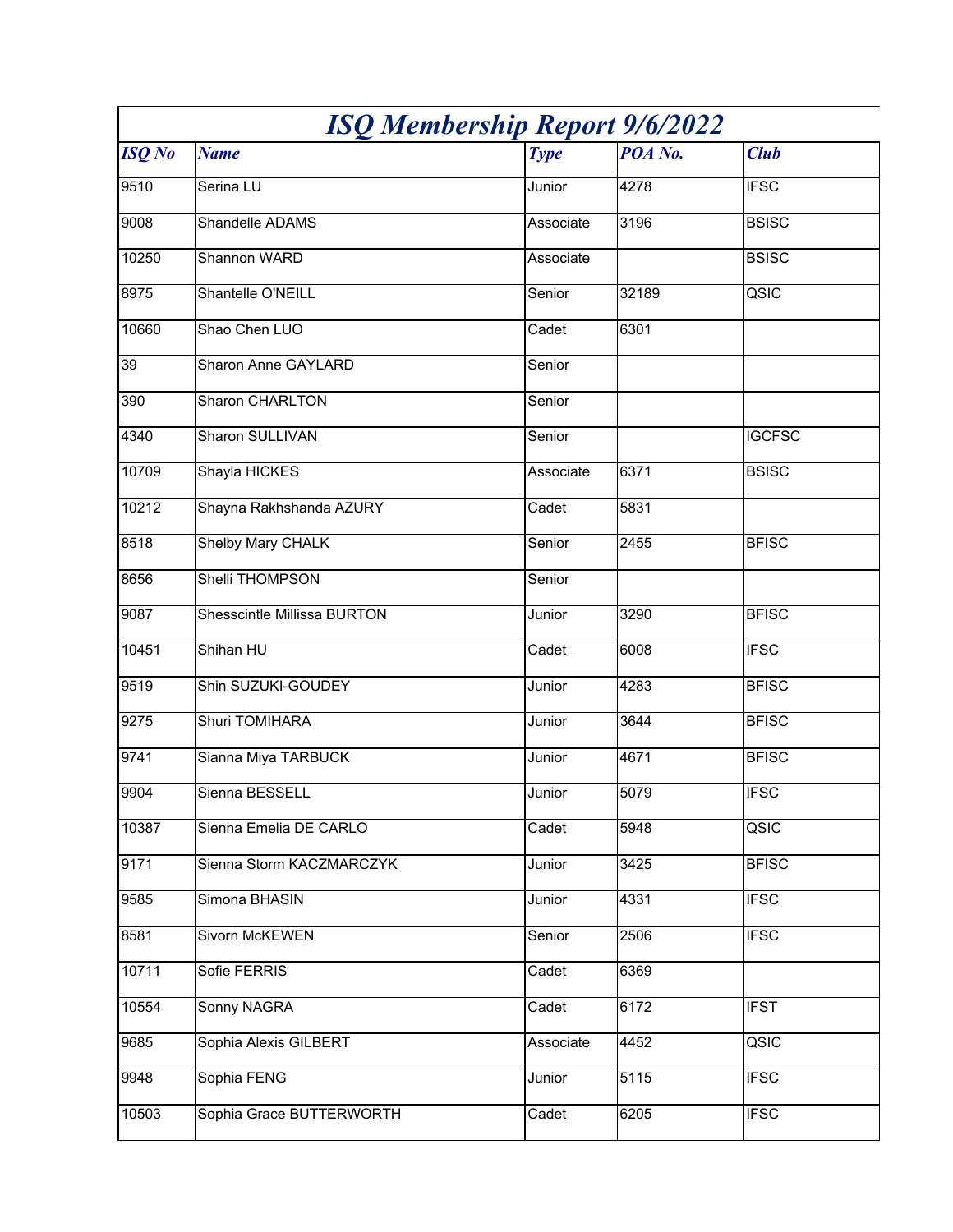| <b>ISQ Membership Report 9/6/2022</b> |                                |             |         |              |
|---------------------------------------|--------------------------------|-------------|---------|--------------|
| <b>ISQ</b> No                         | <b>Name</b>                    | <b>Type</b> | POA No. | <b>Club</b>  |
| 10232                                 | Sophia LONERGAN                | Cadet       | 5800    | QSIC         |
| 10039                                 | Sophie Amanda CANN             | Junior      | 5310    | <b>BFISC</b> |
| 10518                                 | Sophie Angela LEAHY            | Cadet       | 6120    |              |
| 10519                                 | Sophie CROPP                   | Cadet       |         | <b>IFSC</b>  |
| 9896                                  | Sophie Eunmin Eunmin LEE       | Social - S  | 5008    |              |
| 10635                                 | Sophie TIGHE                   | Associate   | 6281    | <b>BFISC</b> |
| 10214                                 | Sophie YOUNG                   | Cadet       |         |              |
| 10582                                 | Sophie ZHAO                    | Cadet       | 6216    |              |
| 2054                                  | Soraya HAMMOND                 | Senior      | 1396    | <b>BSISC</b> |
| 10420                                 | Soren GHABOOS                  | Cadet       | 5975    |              |
| 10697                                 | Soyoon JUN                     | Cadet       | 6351    |              |
| 10204                                 | <b>SOYUN PARK</b>              | Cadet       | 5715    | <b>BSISC</b> |
| 9354                                  | <b>Stacey CARTER</b>           | Senior      |         |              |
| 10441                                 | Stephanie THOMPSON             | Social - S  |         |              |
| 10547                                 | Sumie CUNNINGHAM               | Social - S  |         |              |
| 10676                                 | <b>Summer BURRELL</b>          | Cadet       | 6316    |              |
| 10249                                 | Summer WONG                    | Cadet       | 5824    |              |
| 583                                   | Susan LYNCH                    | Senior      |         |              |
| 4049                                  | Susanne Pearl SORELLE-UEBERGAN | Senior      |         |              |
| 10272                                 | Sven DOWIDEIT                  | Social - S  |         |              |
| 9569                                  | Sydelle ZHANG                  | Junior      | 4328    | <b>IFSC</b>  |
| 9431                                  | Tahlia Mia JAMES               | Junior      | 5893    | <b>IFSC</b>  |
| 8681                                  | Tahnee Isabella Maree HUME     | Senior      | 2711    | <b>BSISC</b> |
| 430                                   | Tamara Elizabeth HEGGEN        | Senior      | 141     |              |
| 9820                                  | Tamara McDONALD                | Senior      |         | <b>IFSC</b>  |
| 10106                                 | Tammy LAM                      | Cadet       | 5997    |              |
| 10602                                 | Tania WATTS                    | Social - S  | 6212    |              |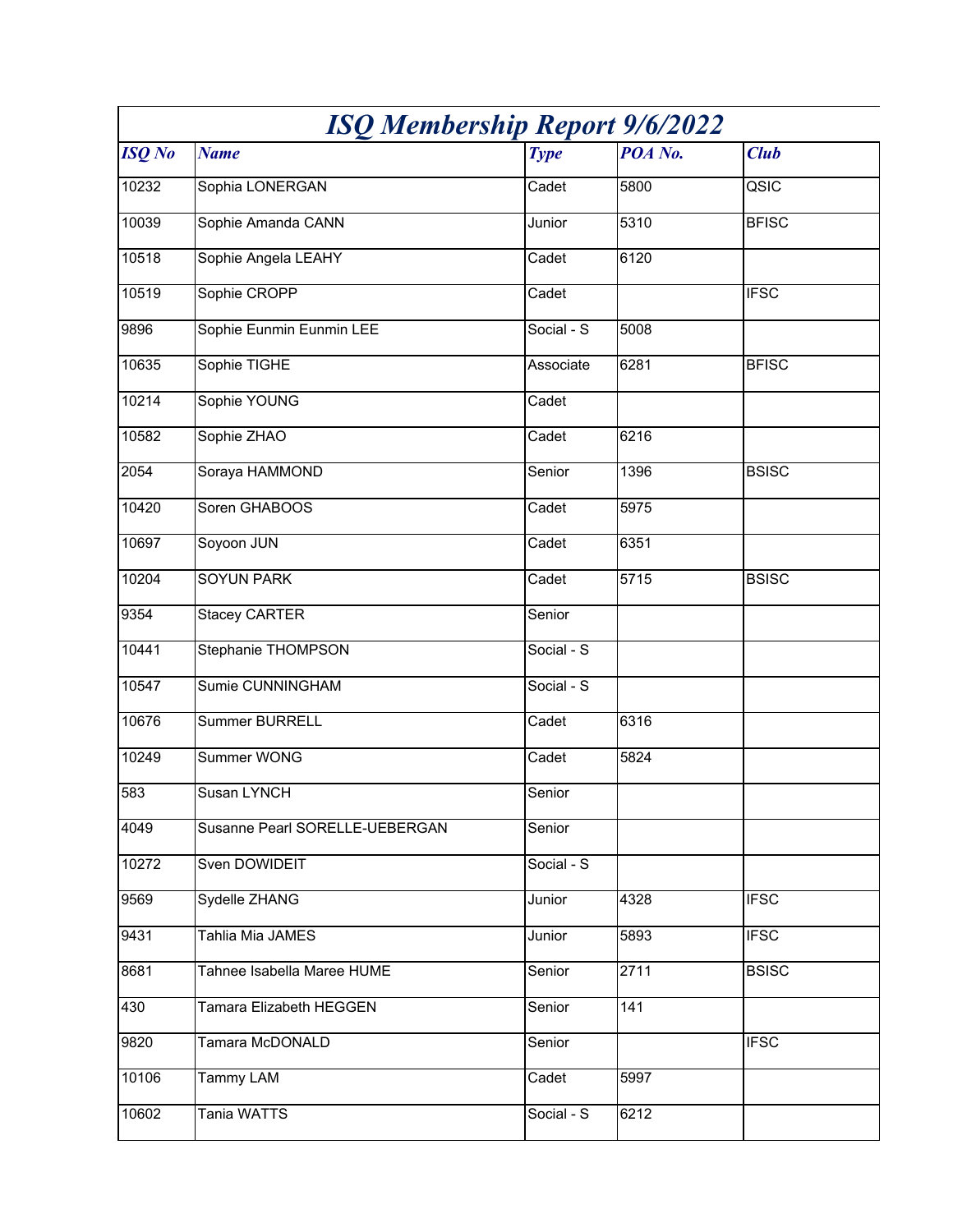| <b>ISQ Membership Report 9/6/2022</b> |                               |             |         |               |
|---------------------------------------|-------------------------------|-------------|---------|---------------|
| <b>ISQ</b> No                         | <b>Name</b>                   | <b>Type</b> | POA No. | <b>Club</b>   |
| 10397                                 | Tanieka STONES                | Social - S  | 6283    |               |
| 10583                                 | Tara JORY                     | Senior      |         | QSIC          |
| 8600                                  | Tara ORMSTON                  | Senior      | 2595    | <b>BFISC</b>  |
| 9699                                  | Tara-Belle RELF               | Cadet       | 4464    | QSIC          |
| 8291                                  | Tat Ming HO                   | Social - S  |         |               |
| 9903                                  | Tatyana ZAHHAROVA-LUNEVA      | Cadet       | 5057    |               |
| 9668                                  | Tayla Anne LAVANGA-SLATER     | Junior      | 4533    | <b>IGCFSC</b> |
| 10428                                 | Tayler Ivan CHEUNG            | Cadet       | 5986    |               |
| 4506                                  | Taylor DEAN                   | Senior      | 1843    |               |
| 4352                                  | <b>Tegwen Glennys MARSDON</b> | Senior      | 1521    | QSIC          |
| 10652                                 | Tempany COLYER                | Associate   | 6280    | <b>BSISC</b>  |
| 10093                                 | Teresa Anne DI MAIO RODRIGUEZ | Junior      | 5517    | <b>IFSC</b>   |
| 10303                                 | Tessa HADDOCK                 | Cadet       | 5891    |               |
| 10524                                 | Thalia SANTACATTERINA         | Social - S  |         |               |
| 10748                                 | Theodore-Jai GODKIN           | Social - S  | 6350    |               |
| 10731                                 | Thu NGUYEN                    | Cadet       | 6394    |               |
| 10334                                 | <b>Tiannah CONLEY</b>         | Cadet       | 5943    |               |
| 10486                                 | Tiara BOENARDI                | Cadet       | 6082    | <b>IFSC</b>   |
| 9838                                  | <b>Tierney GEORGE</b>         | Senior      | 5407    | <b>BSISC</b>  |
| 10564                                 | <b>Tiffany LAM</b>            | Cadet       | 6167    |               |
| 10675                                 | Tik Man (Michelle) NG         | Social - S  | 6320    |               |
| 4215                                  | Tina WANG                     | Senior      | 1484    |               |
| 9639                                  | <b>Tori JONES</b>             | Junior      | 4393    | <b>BSISC</b>  |
| 10153                                 | <b>Travis Jing Rui LEE</b>    | Cadet       | 5577    | <b>IFSC</b>   |
| 9845                                  | Tsz Ying (Rachel) Ying WUN    | Junior      | 4765    | <b>IGCFSC</b> |
| 10736                                 | Tyra BRADLEY                  | Cadet       | 6399    |               |
| 10160                                 | <b>Tyrone RYAN</b>            | Social - S  | 5592    |               |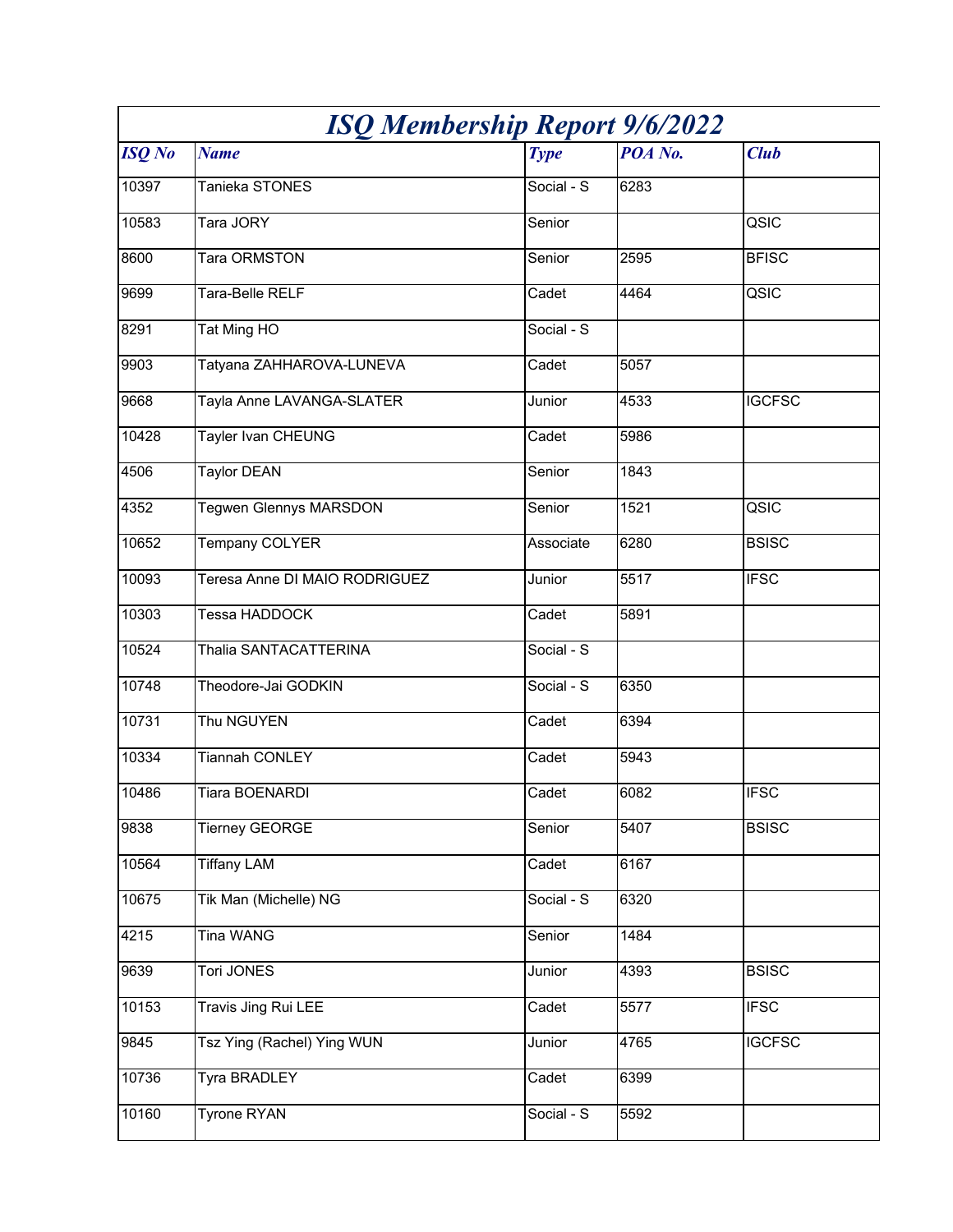| <b>ISQ Membership Report 9/6/2022</b> |                         |                     |         |                          |
|---------------------------------------|-------------------------|---------------------|---------|--------------------------|
| <b>ISQ</b> No                         | <b>Name</b>             | <b>Type</b>         | POA No. | <b>Club</b>              |
| 10326                                 | Valentine GROS          | Junior              | 5903    | <b>IGCFSC</b>            |
| 9931                                  | Varvara KUZMINA         | Cadet               | 5087    |                          |
| 4030                                  | Vashti LONSDALE         | Senior              | 648     | <b>BFISC</b>             |
| 9303                                  | Venessa LAM             | Senior              |         | <b>BFISC</b>             |
| 10336                                 | Vicky Shiwen LIU        | Cadet               | 5931    |                          |
| 10246                                 | Victor Sengxuan LUAN    | Cadet               |         |                          |
| 9444                                  | Victoria Clare RYAN     | Junior              | 4169    | <b>BFISC</b>             |
| 10548                                 | Victoria GERREY         | Cadet               | 6147    | <b>BSISC</b>             |
| 8658                                  | Victoria Paige WILLIAMS | Senior              | 2705    | <b>BSISC</b>             |
| 10501                                 | <b>Viktor KUZMIN</b>    | Social - S          |         |                          |
| 10341                                 | Vivian Nancye DARMANIN  | Cadet               | 5940    | <b>IFSC</b>              |
| 8648                                  | Weina ZHANG             | Senior              |         |                          |
| 8329                                  | <b>Wendy TAN</b>        | Senior              |         | <b>IFSC</b>              |
| 10403                                 | Wilhelmina MILLER       | Cadet               | 5961    | <b>IFSC</b>              |
| 9942                                  | <b>William PAYNE</b>    | Senior              | 6158    | <b>IFSC</b>              |
| 10680                                 | Willow BOERBOOM         | Junior              | 6315    | <b>IGCFSC</b>            |
| 10714                                 | Winter Noel DEARDORFF   | Senior              | 6364    | <b>BFISC</b>             |
| 10597                                 | Wolfgang KOHN           | Social - S          | 6225    |                          |
| 10612                                 | Xi Lin TAN              | $\overline{C}$ adet | 6259    |                          |
| 10377                                 | Xiangyao WEI            | Cadet               | 5935    | <b>IFSC</b>              |
| 10695                                 | <b>Xiaolu PAN</b>       | Social - S          | 6358    |                          |
| 10647                                 | Xilin LU                | Cadet               | 6288    |                          |
| 10650                                 | <b>Ximeng LU</b>        | Cadet               | 6273    |                          |
| 10734                                 | <b>Xinyu ZHANG</b>      | Social - S          | 6406    |                          |
| 10593                                 | Xinyuan Grace ZHANG     | Social - S          | 6213    |                          |
| 9658                                  | Yacine THRASYBULE       | Junior              | 4469    | <b>IFSC</b>              |
| 9908                                  | Yada GULLESTRUP         | Junior              | 5047    | $\overline{\text{QSIC}}$ |